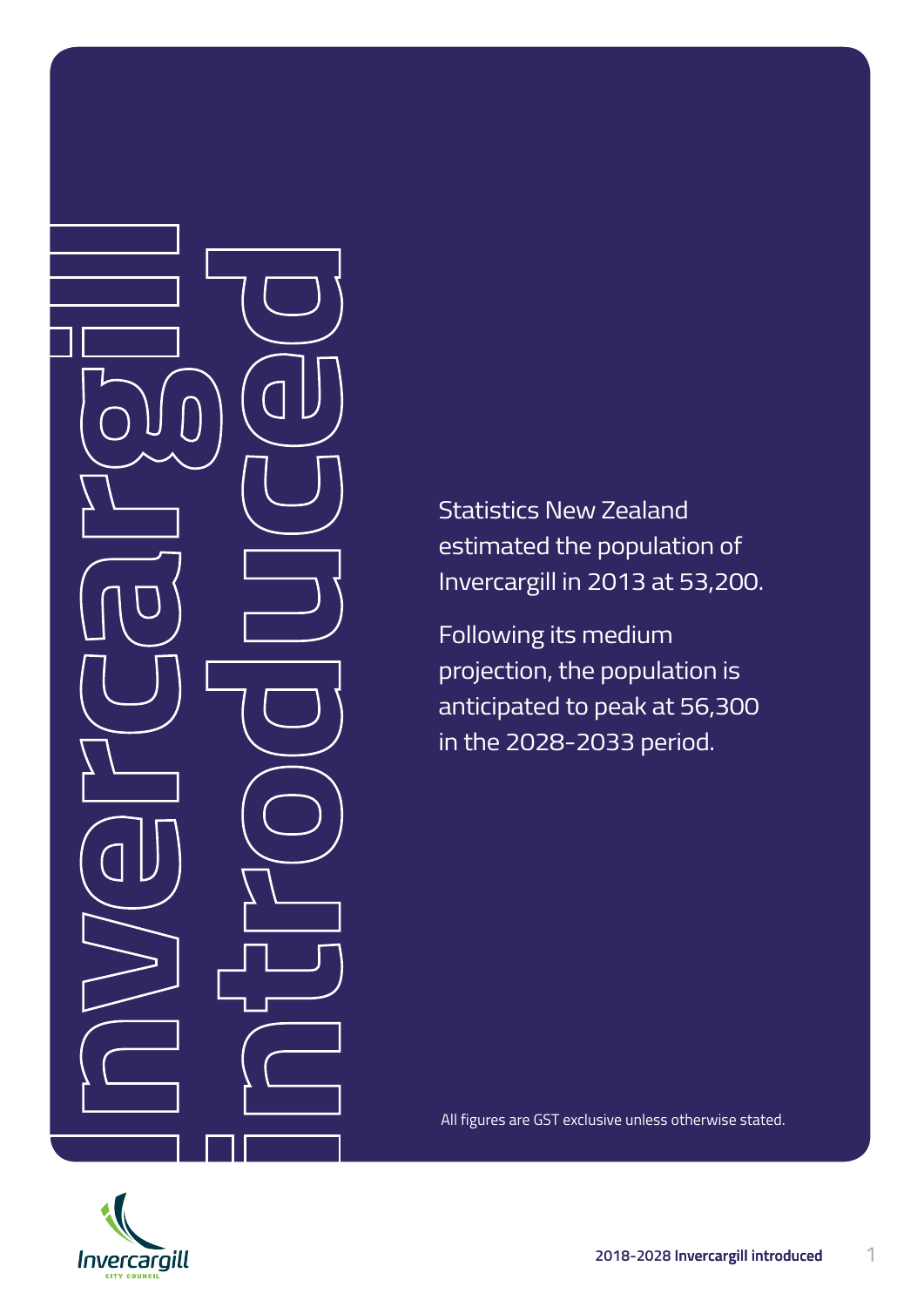Extending from Makarewa in the north to Bluff in the south, Kennington in the east and Oreti Beach in the west, the Invercargill district encompasses an area of 49,142 hectares. Landscape features of importance to the community include Bluff Hill (Motopuhue) and an extensive network of waterways which bisect the District. The urban areas of Invercargill and Bluff contain extensive areas of open space as well as distinct heritage buildings.

The District's coastal location provides a mild climate with long summer daylight hours and defined seasonal variations. The average annual temperature is 9.9°c with 1,614 sunshine hours. Rainfall averages 1,112mm/year and is spread evenly throughout the year.

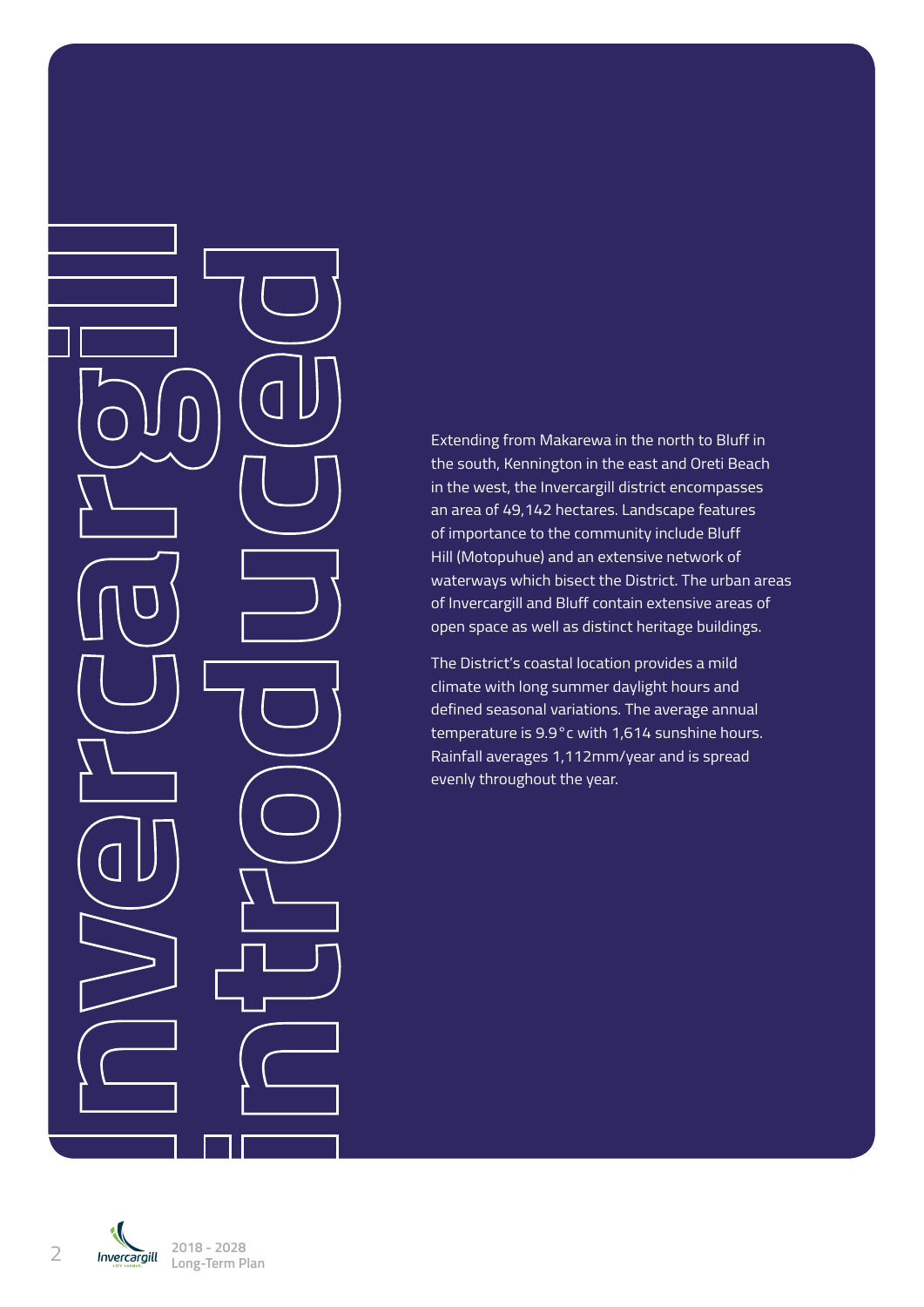## **Mayors Comment**



Greetings and many thanks to the 440 submitters who made the effort to express their views on Councils direction over the next 10 years. The development of this Long-term Plan has highlighted both to the Council and also to the Community the large number of projects planned for the City and how the resources required for the day to day running of our existing facilities and infrastructure need to be balanced.

From Room 5 at Makarewa School, to members of our Community well into their golden years, the quality of submissions and passion of submitters has had a real impact on Councillors in their decision-making.

It appears from the submissions that most of our community support Council's vision to enhance our City and preserve its character, while embracing innovation and change. I consider that we are getting the balance right.

The traditional rift still exists between those who support art and culture and those who support sport and recreation, however, more of our facilities are developing as positive multi-purpose venues. The lines between the great divide are becoming more and more blurred. Our Stadium has hosted both Netball, Musical Concerts and Sheep Shearing Championships. Our Velodrome has hosted cycling events and for one week was home for 3,000 chickens.

We have indicated that the redevelopment of the Museum is a key priority of Council, and we have budgeted to assist in an interim museum presence. We are planning for a Living Dinosaurs Experience, Arts and Creativity Invercargill and the upgrade and earthquake strengthening of Anderson House. We have also committed to increasing our grant to the Southland Indoor Leisure Centre Charitable Trust in the 2018/19 year, to assist them to continue to provide a

world-class facility, and have planned for an additional pool at Splash Palace following our upgrade of a new hydroslide.

Although we have a number of exciting new projects in our Plan, I recognise that infrastructure provides the foundation for building strong and resilient communities and therefore Council has made sure that keeping good quality infrastructure and services remains the top priority. We are increasing spending on renewals within our infrastructure network to ensure that we maintain what we have. We are also planning to increase our resilience to climate change and natural disasters. One way in which we are doing this is by developing an alternative water source.

In March this year Council welcomed our new Chief Executive, Clare Hadley. I would like to take this opportunity to welcome her to the Invercargill City Council team, and to thank her, the Councillors and the staff who have put a great deal of work into developing this Plan. With the assistance of committed Councillors, dedicated staff and an enthusiastic community I know that Invercargill City can face any challenges that may

**Tim Shadbolt** Mayor of Invercargill

rise to meet us over the next ten years.<br>
Tim Shadbolt  $\mathcal{N}$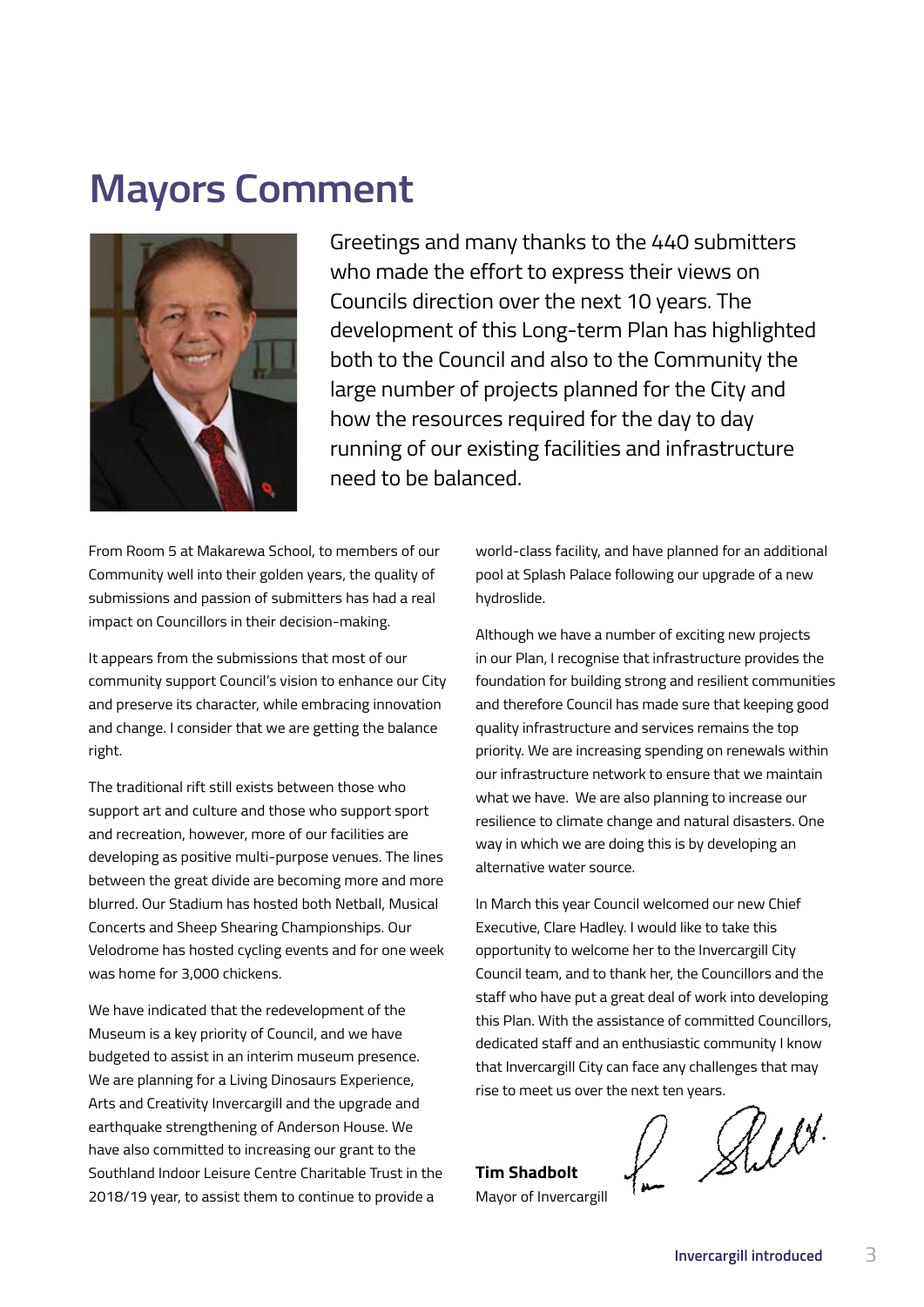## **Chief Executive's Comment**



Invercargill City Council is at the beginning of a significant growth phase. A number of exciting projects have been consulted on and the Council has worked hard to prioritise these and set a manageable timetable for future development.

 The change to the Museum situation has meant that a ten-year time frame for redevelopment has been shortened to a five-year plan. Council has also deferred the additional swimming pool at Splash Palace to assist in meeting its rates funding limits set within its financial strategy, and thereby keep the rates required at an affordable level. With projects such as the Living Dinosaurs Experience, the redevelopment of Anderson House and Arts and Creativity Invercargill all within the next ten years, it is important that Council manages the community's expectations. I am a firm believer that to ensure a new project is a success, a minimum of a three year timeline is necessary. The three years will allow Council to get the right people involved to design, consent and build. Although many of the public submitted asking the Council to bring projects forward, the timelines included in the final plan allow for the three year design, consent, and build process.

Alongside working with our partners to redevelop existing facilities and develop new and exciting attractions, Council is continuing to concentrate on core infrastructure and on business as usual activities. The Mayor and Councillors have tasked me and my staff with providing good quality infrastructure and services more efficiently and saving on our operating

expenditure throughout the year. With a target of saving an ongoing \$1 million in the first three years of this Plan, I will be looking with the Council at what we are doing and why.

A large proportion of Council expenditure is spent on funding the depreciation and renewal of core infrastructure. Previously the Council has funded core infrastructure on a "when-required" basis. It is this Council's aim to work toward fully funding the depreciation on core infrastructure assets by 2028. Infrastructure provides a foundation for building strong and resilient communities and how we plan to pay for this infrastructure is one of the biggest challenges facing the Council.

The Council's vision is to enhance our City and preserve its character, while embracing innovation and change. I believe this Plan will set us on the right course to achieve the vision. I am excited about working with Mayor Tim, the Councillors and the Council staff on improving the delivery of business as usual, and delivering on key projects, over the coming years.

Weding

**Clare Hadley** Chief Executive

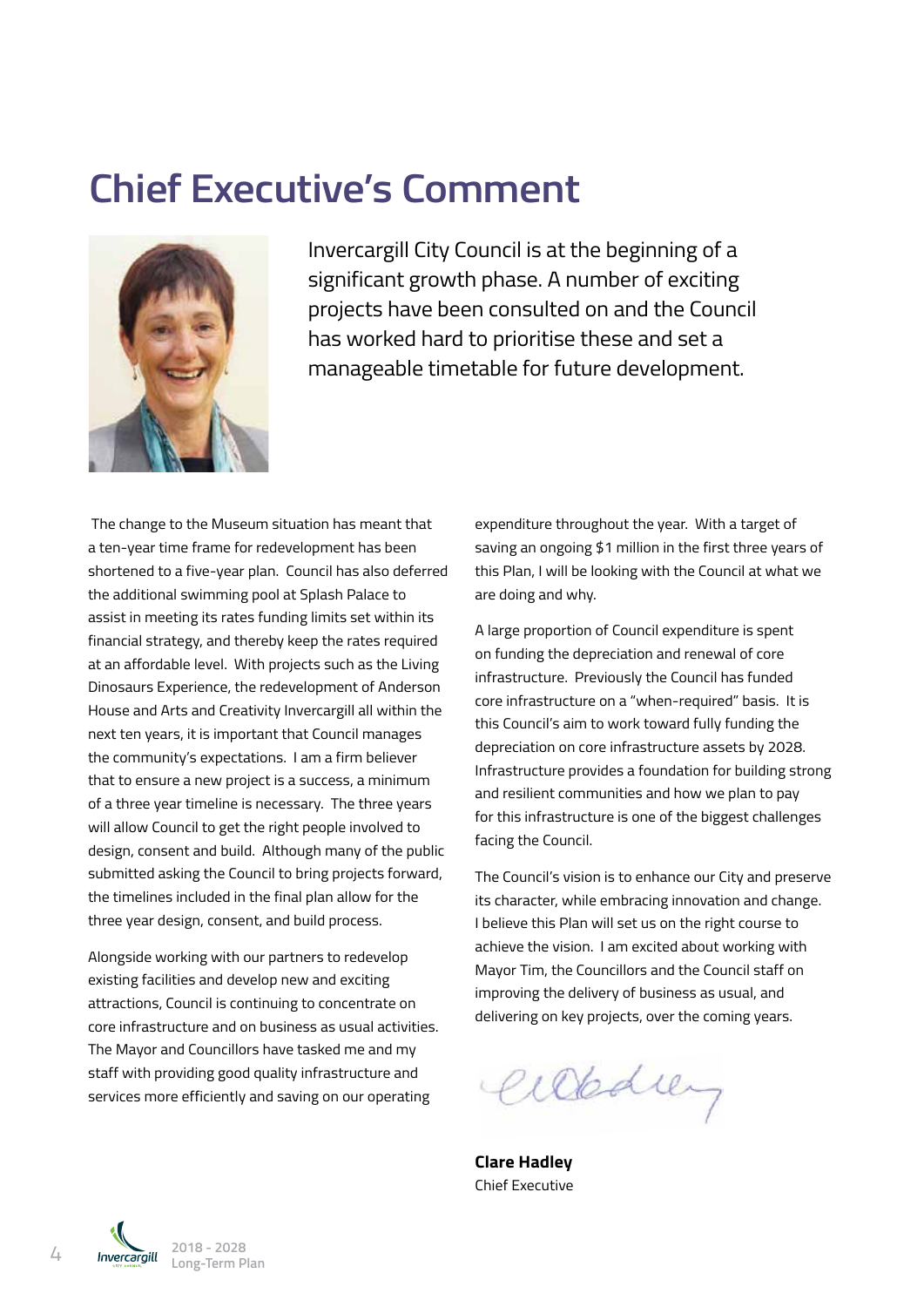## **Elected Representatives**



**Tim Shadbolt Mayor** 03 211 1672

The Invercargill City Council is chosen by the Invercargill public in elections held every three years. The last election was held in October 2016; the next will be in 2019.

The Council consists of the Mayor and 12 Councillors and its role is to provide and maintain services and amenities for the public of Invercargill. The Council is chosen by electors (the Invercargill public) to govern the City's affairs, such as making decisions on spending, priorities and policies.

**Here's how you can contact your Councillors:**



**Lindsay Abbott** 027 290 1142



**Toni Biddle** 027 869 2065



**Darren Ludlow** 03 215 4777



**Rebecca Amundsen Deputy Mayor** 027 225 2664



**Alex Crackett** 021 535 953



**Ian Pottinger** 03 217 4579



**Allan Arnold** 027 433 6408



**Lloyd Esler** 03 213 0404



**Lesley Soper** 03 216 6427



**Karen Arnold** 027 268 8613



**Graham Lewis** 03 218 6385



**Lindsay Thomas** 027 472 4730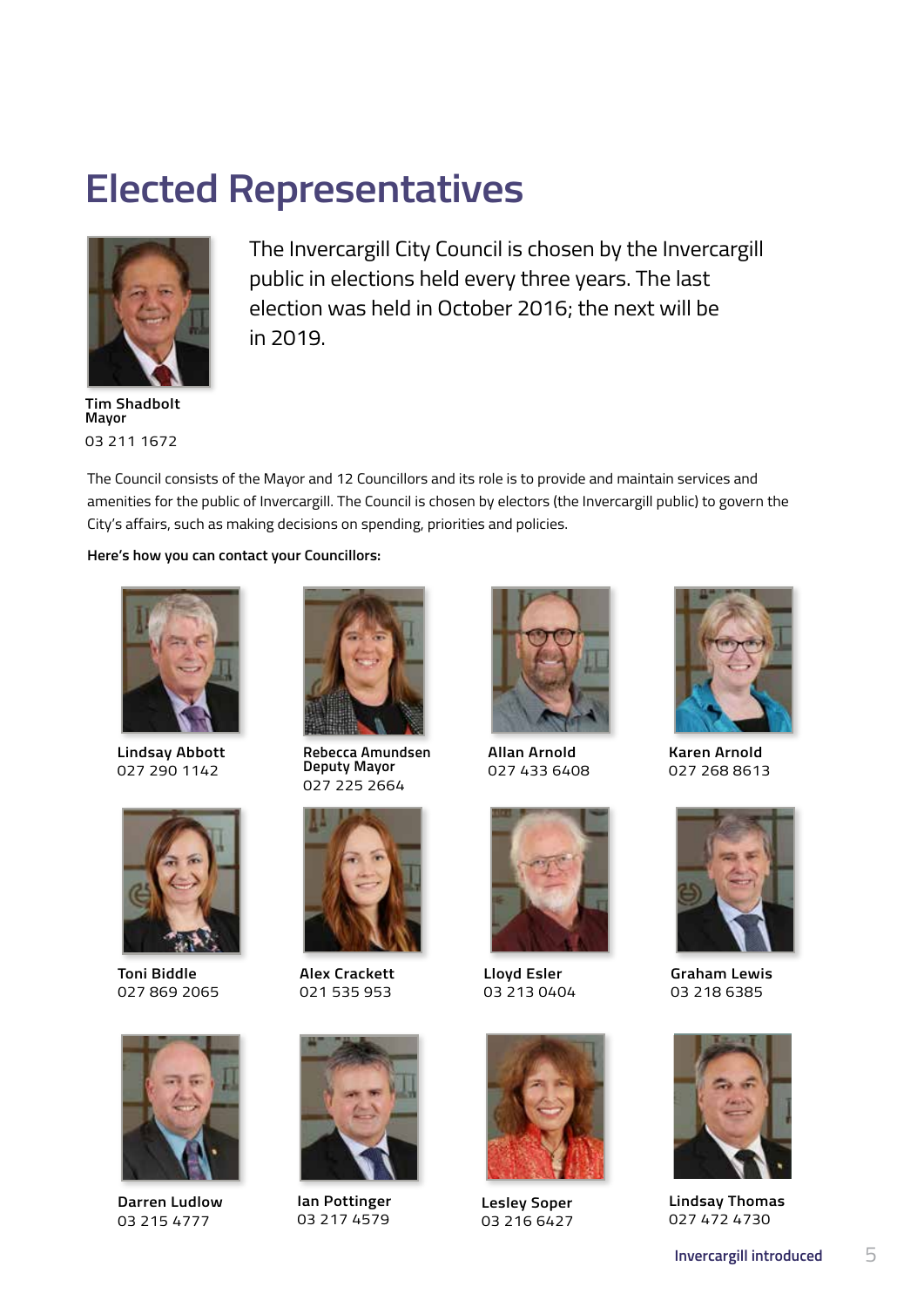# **Management Structure**



The Council (elected members) employs the Chief Executive to head the management structure.

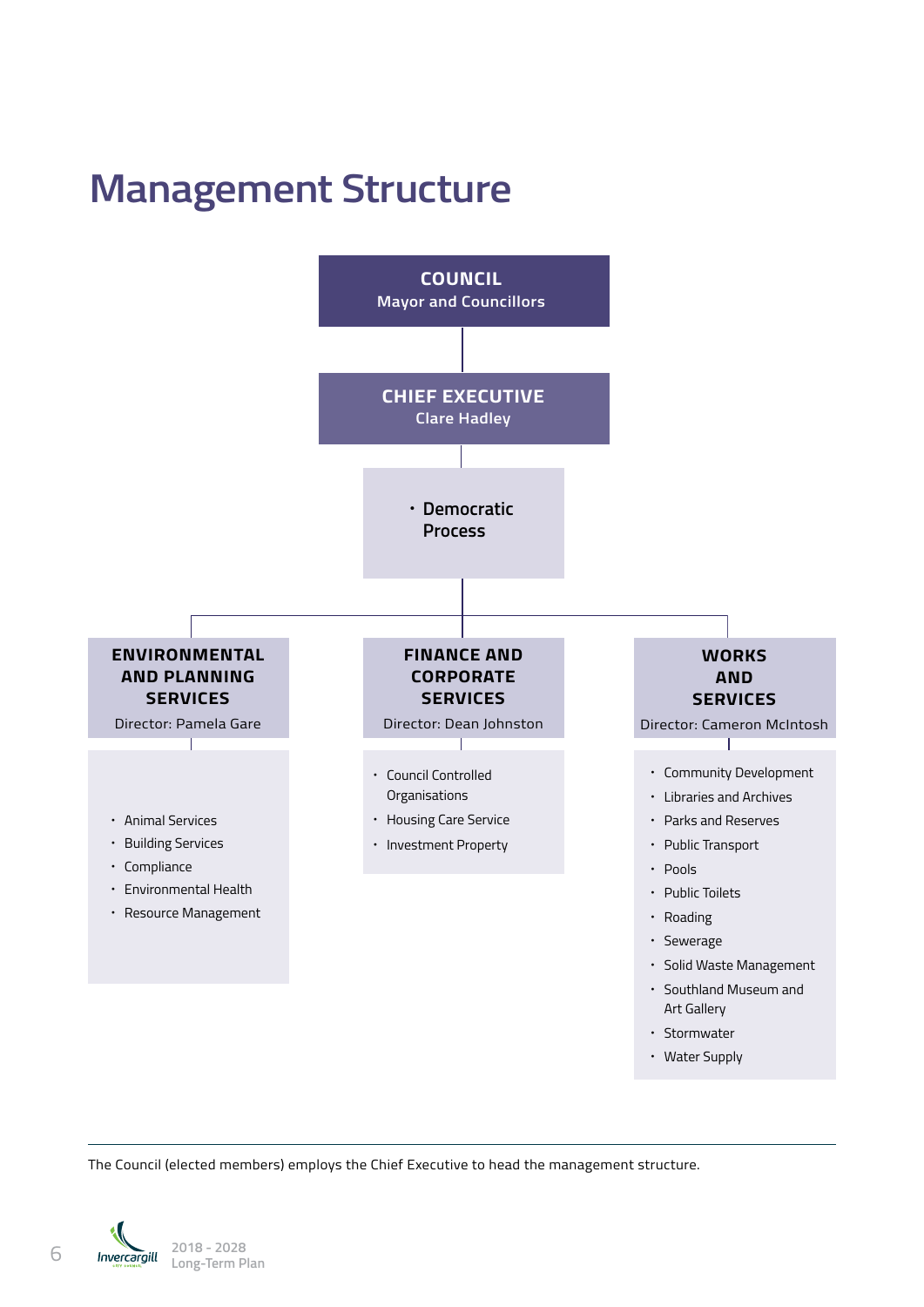## **Council Structure**



\*Note: It has been recommended by Council that a Council Controlled Organisation be formed incorporating the work currently undertaken by Venture Southland. At the time of printing this has not been completed.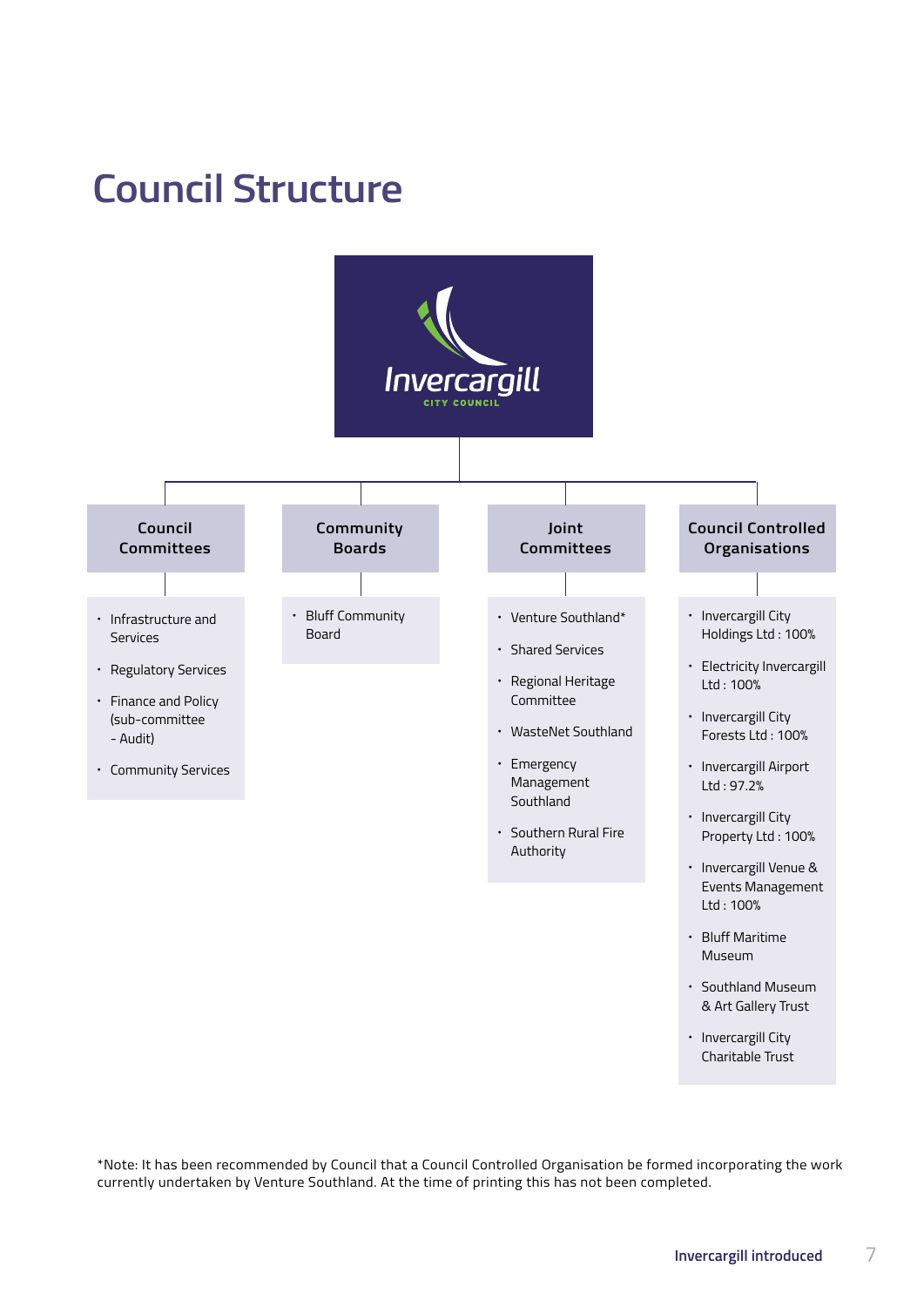# **Readers' Guide**

The Long-term Plan shows how the Invercargill City Council will plan and deliver projects, programmes and services.

### **Guide on How to Read the Plan**

The Plan is divided into ten sections.

#### **Section 1 – Introduction**

This section introduces the District and Council, and explains why we have developed a Long-term Plan. It includes the main assumptions on which the Plan is based, along with the key issues. The Financial Summary illustrates how Council proposes to fund its activities over the next ten years and the impact this will have on ratepayers. A copy of the report from Audit New Zealand on this Plan can also be found in this section.

#### **Section 2 – Community Outcomes**

The Community Outcomes for the Invercargill District are presented. This section also presents an overview of how Council will monitor performance towards them.

#### **Section 3 – Financial Strategy**

The Financial Strategy is Council's guide on funding and expenditure decisions, and aims to improve transparency and accountability. It addresses the anticipated factors that will have a significant impact on Council during the 2018-28 period and contains limits on rates and on borrowing. It also states the objectives and targets for Council's investments.

#### **Section 4 – Infrastructure Strategy**

The Infrastructure Strategy is Council's Strategy to provide infrastructure that is fit for the next 30 years and beyond. It highlights challenges that we will face and Council's solution for addressing them.

#### **Section 5 – Council's Activities and Significant Projects**

Council has eight groups of Activities which explain how we plan, manage, deliver and fund individual activities. The eight groups are:

- **•** Roading
- **•** Sewerage
- **•** Solid Waste Management
- **•** Stormwater
- **•** Water Supply
- **•** Regulatory Services (encompassing Animal Services, Building Services, Compliance, Environmental Health and Resource Management)
- **•** Community Services

 (including Community Development, Housing Care Service, Libraries and Archives, Parks and Reserves, Public Transport, Pools, Public Toilets and Specialised Community Services)

**•** Corporate Services (including Democratic Process, and Investment Property).

This section also explains significant projects not included in other Council activities.

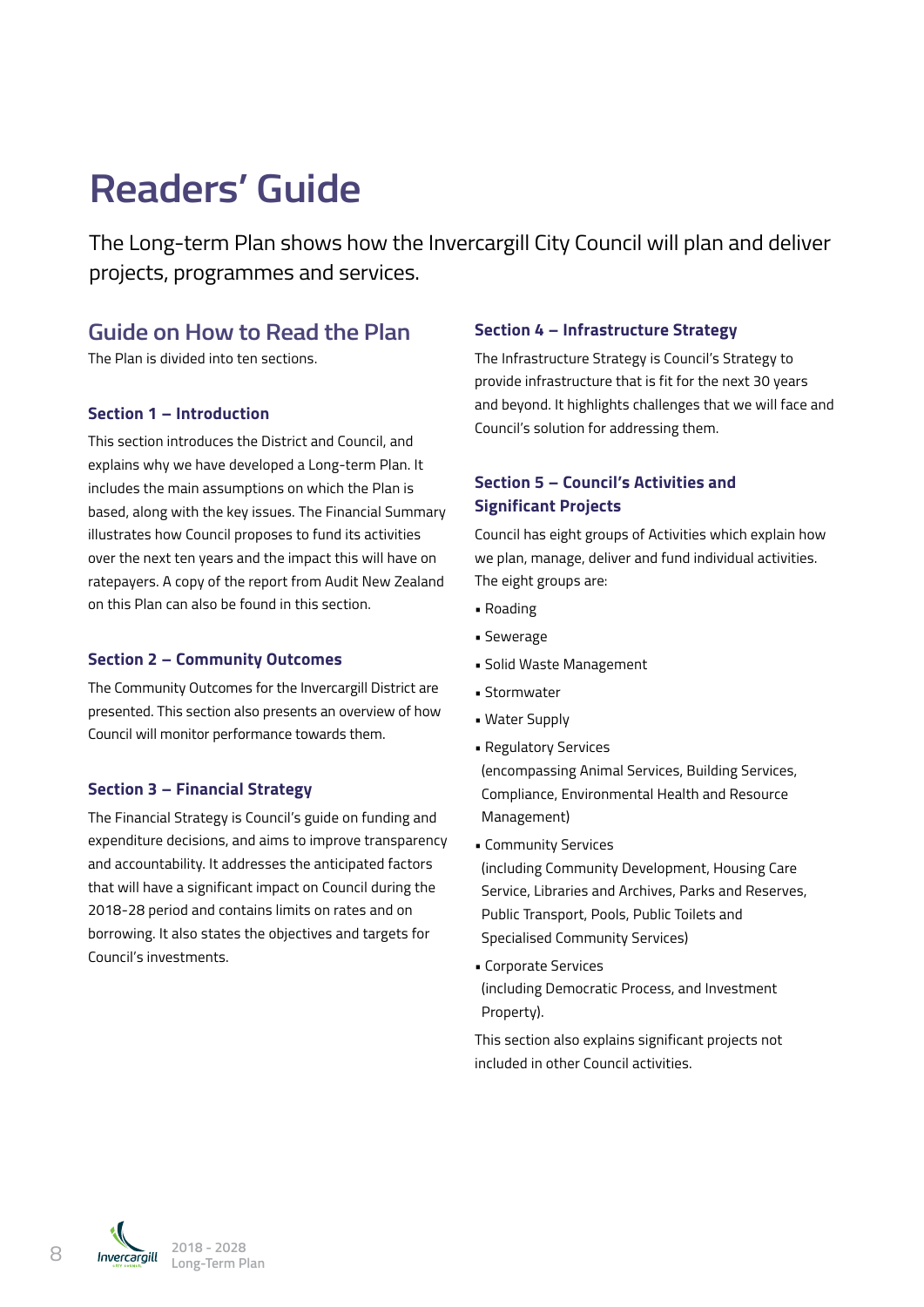

#### **Section 6 – Council Controlled Organisations**

This section summarises the Statements of Intent which have been developed by the Council Controlled Organisations.

#### **Section 7 – Policies**

This section contains policies which inform the Community of Council's position on particular matters, support the decision making of elected members and provide staff with clear direction on how decisions are to be implemented.

#### **Section 8 – Funding Impact Statement**

This section contains Council's approach to the rates revenue required and demonstrates the impact of rates in the 2018/19 year on a range of properties. It also contains the Invercargill City Council Funding Impact Statement.

#### **Section 9 – Financial Management**

This section includes a Prospective Statement of Financial Position, Prospective Statement of Comprehensive Revenue and Expense, Prospective Statement of Changes in Equity, Prospective Statement of Cashflows, Reconciliation of Rates Revenue, Operating Revenue and Operating Expenditure against Funding Impact Statements, Schedule of Reserves and supporting financial policies.

#### **Section 10 – Other Information**

This section contains the assumptions on which this Plan is based, and information about other Council plans.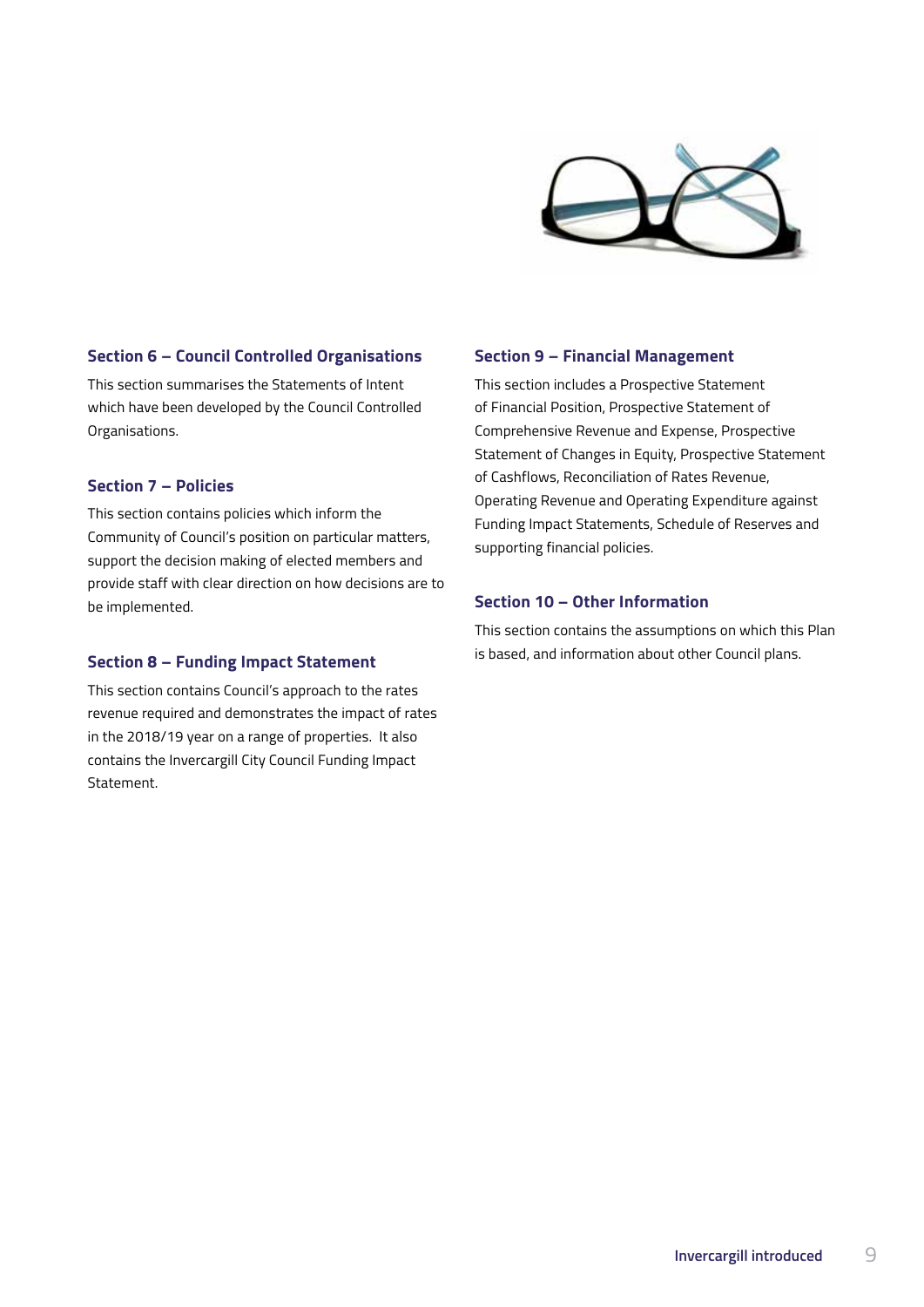## **Overview**

## **What is local government and the long-term plan?**

The purpose of Local Government is to enable democratic local decision making and action by, and on behalf of communities, and to meet the current and future needs of communities for goodquality local infrastructure, local public services, and performance of regulatory functions in a way that is most cost-effective for households and businesses. The Invercargill City Council does this in relation to the Invercargill District.

The Long-term Plan provides a basis for integrated decision-making and coordination, and it helps Council and the community maintain a long-term focus on the decisions and activities of Council.

As a document, the Long-term Plan sets out Council's priorities for the next ten years and how it will promote the current and future interests of the Community. The Plan is based on a set of assumptions of how our future will look. The Plan is reviewed every three years to ensure it remains current and reflects changes in the District, the economy and the priorities of the Community. An Annual Plan is developed in the two years between Long-term Plans, showing in detail any changes to what was included in the Long-term Plan. Council's Annual Report explains how it has progressed in achieving the projects, services and financial results.

The Long-term Plan is based on Council's understanding of what its communities would like it to provide, its responsibility to take a long-term view of its activities and to show that its services and activities provide 'value for money'.

### **Key assumptions**

Council's Vision is "To enhance our City and preserve its character while embracing innovation and change'. Assumptions have been made which form the basis of the Long-term Plan. Council knows that the future will differ from its assumptions, but they are a "best guess" on which to base the Plan. Three key assumptions which have had a significant impact on the Plan are:

**•** There will be gradual positive growth in the Invercargill and Southland economy and, therefore, employment opportunities.

**•** Population growth will remain positive. In 2013 the population of the District was estimated at 53,200 and is estimated to be 56,300 by 2028.

**•** The cost of providing Council's services will increase. Changes in the consumer price index (CPI) are used as the basis for measuring the inflation faced by households. It gives a picture of how the prices of the goods and services purchased by the typical New Zealand household are changing over time. It is therefore heavily represented by food, accommodation and transport costs, which collectively make up over 50% of the index. The Council, however, purchases a different mix of goods and services. Council's "basket" is dominated by changes in the Local Government cost adjustors such as labour costs, land and materials associated with assets. There is therefore a difference between changes in CPI and Council's cost. Council's cost of providing services will change as follows:

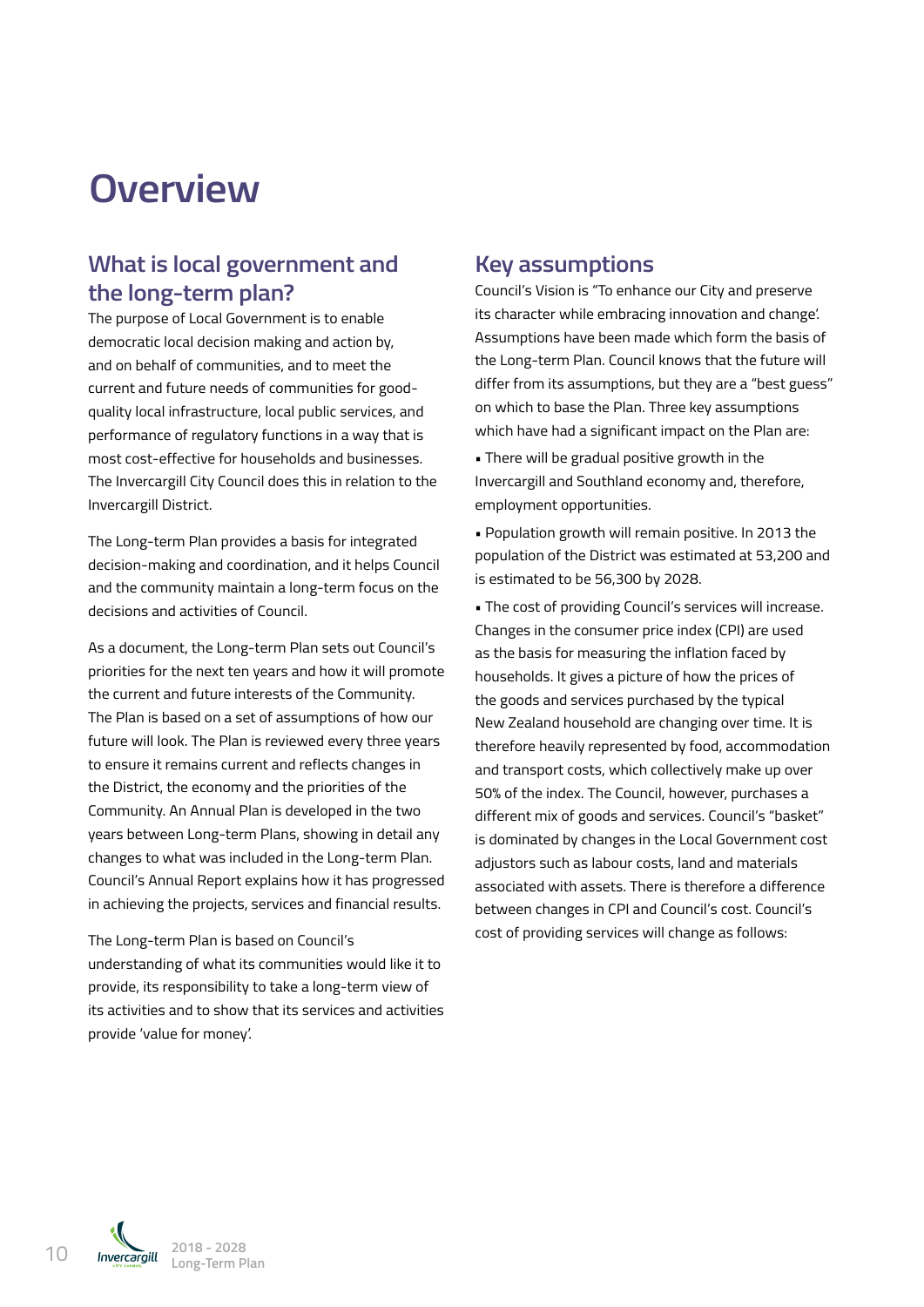| <b>Year</b> | <b>Local Government Cost Index</b><br>% Adjustment | <b>Consumer Price Index</b><br>% Adjustment |
|-------------|----------------------------------------------------|---------------------------------------------|
| 2018/19     | 2.0                                                | 1.8                                         |
| 2019/20     | 2.2                                                | 1.6                                         |
| 2020/21     | 2.2                                                | 1.6                                         |
| 2021/22     | 2.2                                                | 1.7                                         |
| 2022/23     | 2.3                                                | 1.7                                         |
| 2023/24     | 2.3                                                | 1.8                                         |
| 2024/25     | 2.4                                                | 1.8                                         |
| 2025/26     | 2.5                                                | 1.9                                         |
| 2026/27     | 2.6                                                | 1.9                                         |
| 2027/28     | 2.7                                                | 2.0                                         |

**Source:** Derived from forecast indices from BERL Forecasts of Price Level Change Adjusters to 2028 (September 2017)

## **Projected number of rating units**

Council has projected the number of rating units over the next ten years. This has been based on changes to the number of rating units experienced over the past

five years. The following table shows the projected number of rating units in each of the years for the Long-term Plan.

| Year    | <b>Projected Number of Rating Units</b> |  |
|---------|-----------------------------------------|--|
| 2018/19 | 25,385                                  |  |
| 2019/20 | 25,575                                  |  |
| 2020/21 | 25,767                                  |  |
| 2021/22 | 25,960                                  |  |
| 2022/23 | 26,155                                  |  |
| 2023/24 | 26,351                                  |  |
| 2024/25 | 26,549                                  |  |
| 2025/26 | 26,748                                  |  |
| 2026/27 | 26,949                                  |  |
| 2027/28 | 27,151                                  |  |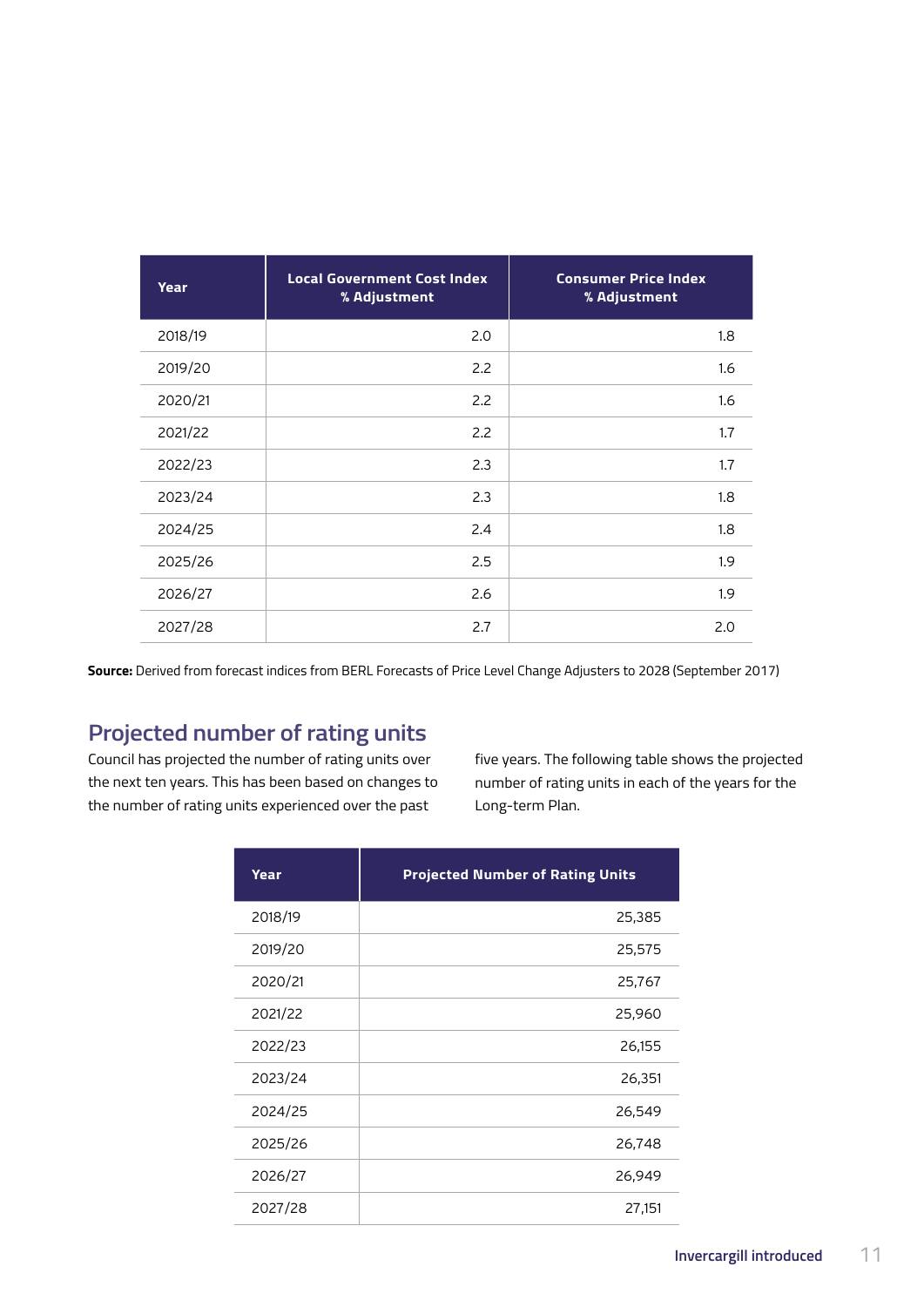# **Development of the Plan**

The Consultation Document on the Long-term Plan was adopted by Council on 6 March 2018, and submissions invited until 20 April 2018. During the submission period, Council distributed its Consultation Document to all residential properties in the district.

Newspaper articles, radio announcements, social media including the Imagine Invercargill website and Council's Consultation Caravan were used to encourage submissions on the Long-term Plan. 441 submissions were received and a hearing was held on 1 and 2 May 2018. Eight key issues were identified and the following decisions made:

#### **1. Rates**

Council went out for public consultation with a proposed average rates increase of 3.96% in the 2018/19 year. Following the consultation process and decisions on submissions, the rates increase for the 2018/19 year will be 4.91%.

#### **2. Alternative Water Source**

Most submitters supported the alternative water supply, with many querying why it will not be brought forward and completed earlier. This project is scheduled to begin in 2025/26. An alternative water supply being constructed earlier, although a good idea, would raise issues of affordability and would not allow a thorough investigation into determining the best option.

Many challenges caused through climate change and natural disasters could have an impact on our water supply network. Alternative methods, such as on-site collection at private residences, have costs and benefits and the ability to impose this on new builds will likely be looked at by Council in the future. The most effective and efficient method of supplying water to residential, emergency services and commercial sites within the community is through a centralised supply.

Council decided to adopt its preferred option and develop the alternative water supply project beginning in the 2025/26 year. The project has a total estimated cost \$10.7 million. This work will be loan funded and will increase the level of service provided to the community.

#### **3. Anderson House**

Most submitters supported strengthening Anderson House to 67% of the New Building Standard with over 50% of all submitters adding that Council should include provision for the upgrade of the kitchen facility. Many added that the kitchen would encourage better use of the venue. This project is scheduled to begin in 2019/20. The Council considers that finding a tenant and working with them to establish the necessary kitchen facilities is a more efficient approach than establishing a kitchen facility immediately. Council intends that a tender process be undertaken in 2018/19 to ascertain if there is interest in running the facility.

Some submitters raised that the Museum redevelopment was now more important than Anderson House and others that Anderson House was now even more important following the Museum closure, but there was no overwhelming support for either position.

Council decided to adopt its preferred option and earthquake strengthen Anderson House to 67% of the New Building Standard. This project has a total estimated cost of \$1.72 million and will be loan funded beginning in the 2019/20 year. It will increase the level of service provided to the community.

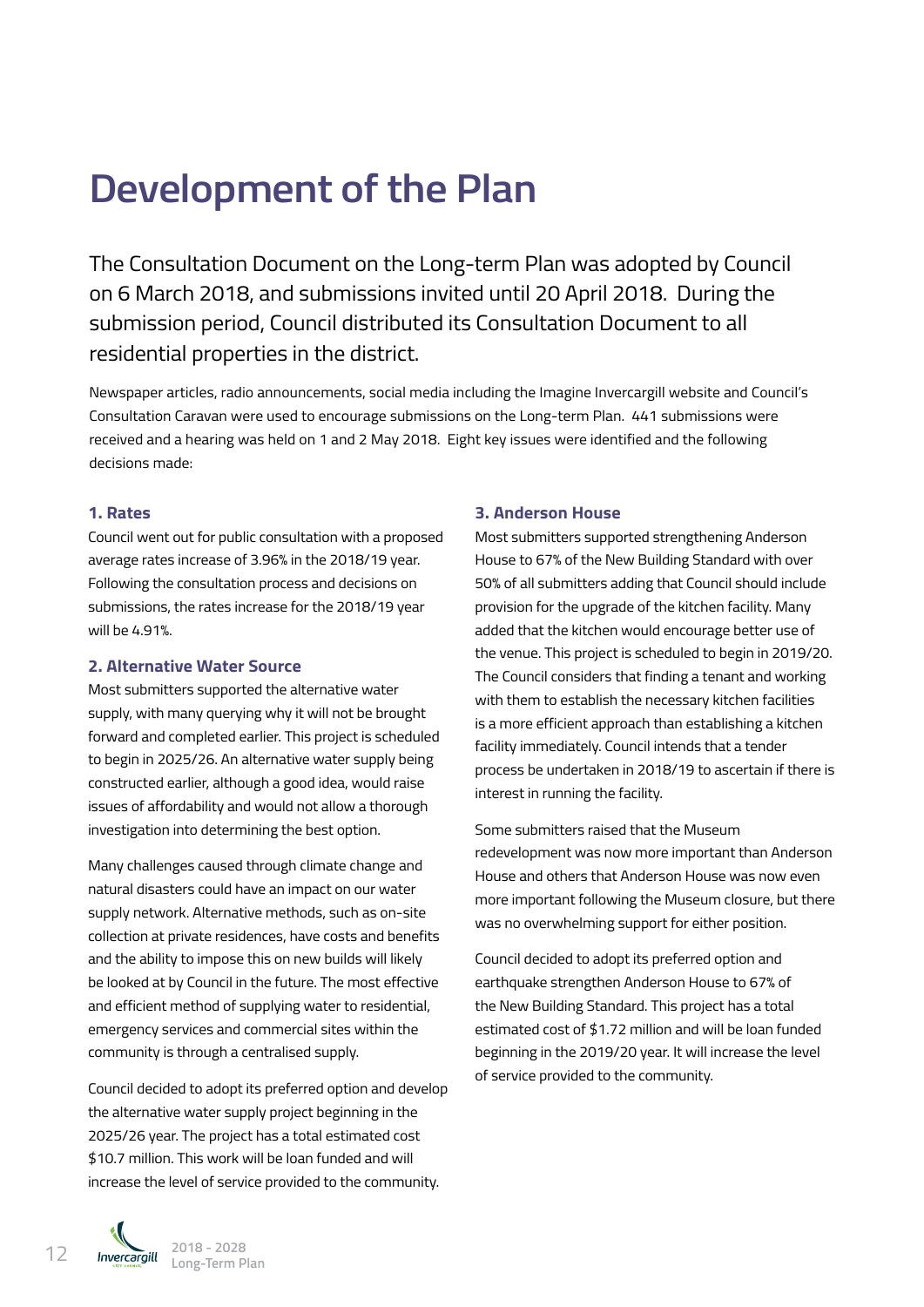

#### **4. Additional Pool at Splash Palace**

Most submitters supported the additional pool at Splash Palace. This project was scheduled to begin in 2020/21, but Council deferred the project until the 2023/24 year in light of funding required for the Museum and other priorities.

Of the submitters opposed, many felt that it was now the time for Arts and Culture projects to receive funding, others believed that the location of Splash Palace could be improved and suggested establishing a pool elsewhere.

Demand management is difficult for the swimming facilities as most users prefer to use the pool before work, during the lunch break, or after work and into the evening. Swim classes for school aged children are scheduled at different times from these peak user periods.

This project provides a number of benefits to Council's objectives such as healthy families, sport and recreation opportunities, and water education. The project relies on receiving external funding for the pool.

Council decided to construct an additional pool adjacent to the facility at Splash Palace to begin development in the 2023/24 year. The total cost of the project is approximately \$6.7 million with half of this cost being met by external funders. This project would be loan funded and increases the level of service provided to the community.

The cost of the project has increased by \$400,000 due to the inflationary impacts of delaying the project.

#### **5. Additional funding to the Southland Indoor Leisure Centre Charitable Trust**

There was almost an even split amongst submitters as to whether Council should increase its grant to the Southland Indoor Leisure Centre Charitable Trust (SILCCT). Council's preferred option for consultation was not to increase the funding. Increasing funding by \$300,000 as requested by SILCCT will result in an approximately 0.6% increase on the previous year for the rates required.

Many submitters have commented that the Invercargill City Council does not own the facility and further that it is a regional facility that should receive further funding from other funders within the Region. Many submitters have also contended that the Stadium has received a great deal more funding than Arts and Cultural facilities and it was time that this was balanced. Those in favour of increasing funding highlighted the importance of the Stadium, not only as a sporting facility but also as a community events centre and that the events held at the Stadium have a positive economic impact on the City.

Council decided to increase its funding of the Southland Indoor Leisure Centre Charitable Trust with a one-off grant of an extra \$300,000 in the 2018/19 year. Council also expressed its wish to work with the Trust to establish different methods of meeting the shortfall in the future.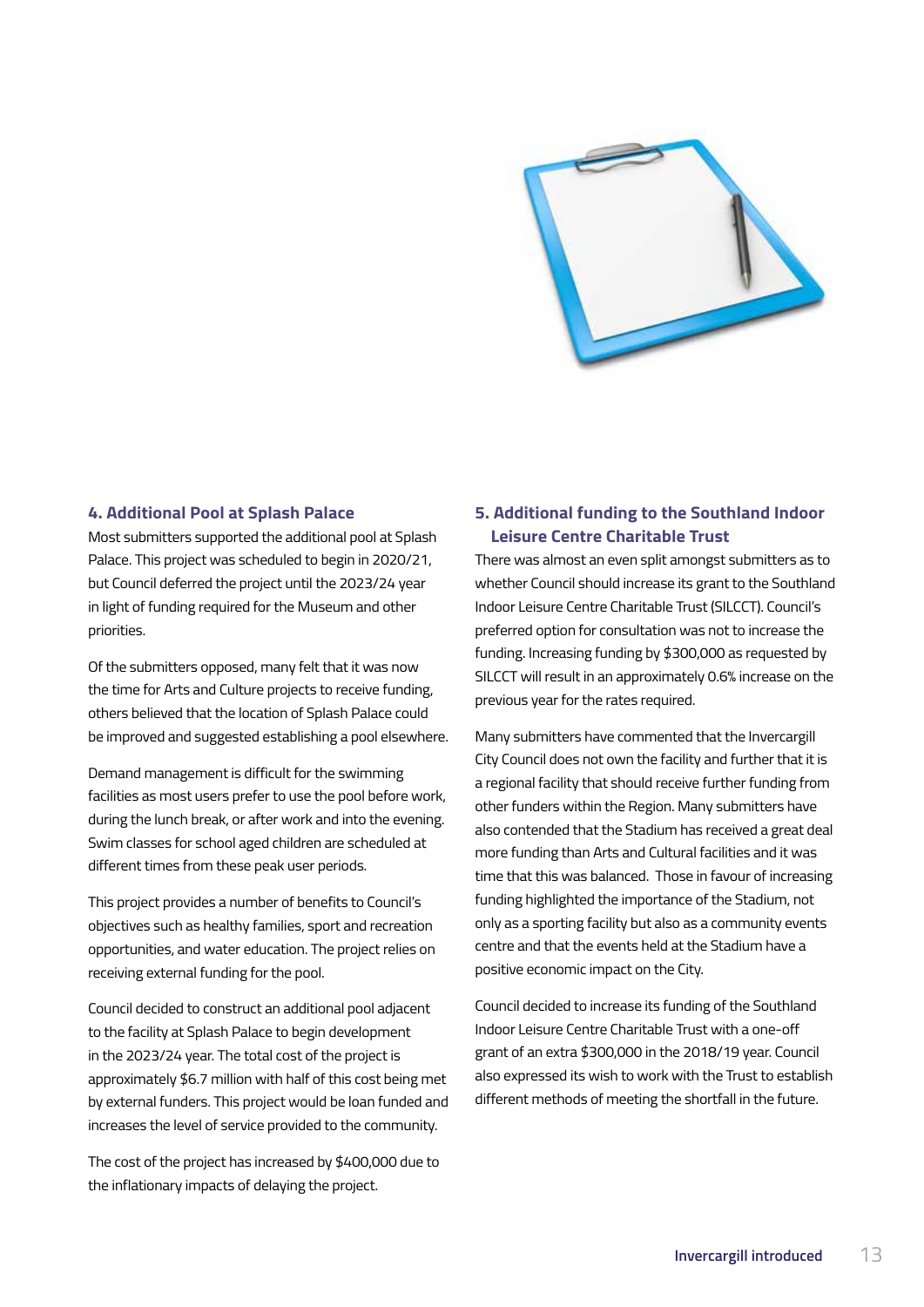#### **6. Arts and Creativity Invercargill**

A small majority of submitters supported the development of the Art Centre. Many added that it was time that the cultural projects and facilities within Invercargill received funding and priority. Funding for this project is scheduled to begin in 2018/19 with the development beginning in 2021/22.

 The tone of submissions changed following the Museum closure. Many of the submitters that both indicated they supported, and also those that indicated that they opposed, the Art Centre project raised that the Museum redevelopment was now more important than the development of the Art Centre. The alternative view was that the two projects should be completed together and within one facility.

The Art Centre is an important project for Council and will encompass the arts section of the Southland Museum and Art Gallery, leaving the Museum redevelopment to focus on the Museum functions in whatever form they take.

Council decided to develop and operate the Art Centre. The total cost of the project is estimated at \$16 million, \$6.3 million will be contributed to the project by the Invercargill City Council, with the remaining funding being funded by external funders. Council will also fund part of the operational costs of running Arts and Creativity Invercargill.

#### **7. Living Dinosaurs**

Most submitters supported the development of the Living Dinosaurs Experience project. Many added that it was an exciting project and assisted Council to achieve its Family Friendly vision. Funding for this project is scheduled for 2019/20, with the facility being self-sustaining in subsequent years.

As with the Art Centre, the tone of submissions changed following the Museum closure. Many of the submitters felt that providing a safe home for the Tuatara had become even more pressing. Many submitters were of the view that the two projects should be completed together and within one facility. Most considered that the Tuatara were best situated in a park setting like that provided by Queens Park.

There has not yet been commitment from the Department of Conservation for the project, although their submission stated that they support further investigation into the Living Dinosaurs Experience project as it would bring significant benefit to the Kākāpō Recovery programme. The Kākāpō chick rearing facility would be unique to Invercargill and a potential draw card for national and international tourism.

Council decided to develop the Living Dinosaurs Experience. It will be funded by external funders and Invercargill City Council. The total cost of the project is \$5.07 million with the Invercargill City Council meeting \$2.54 million of this cost. The facility will only cost ratepayers in its first year. Following this it is anticipated that the facility will be self-funding.

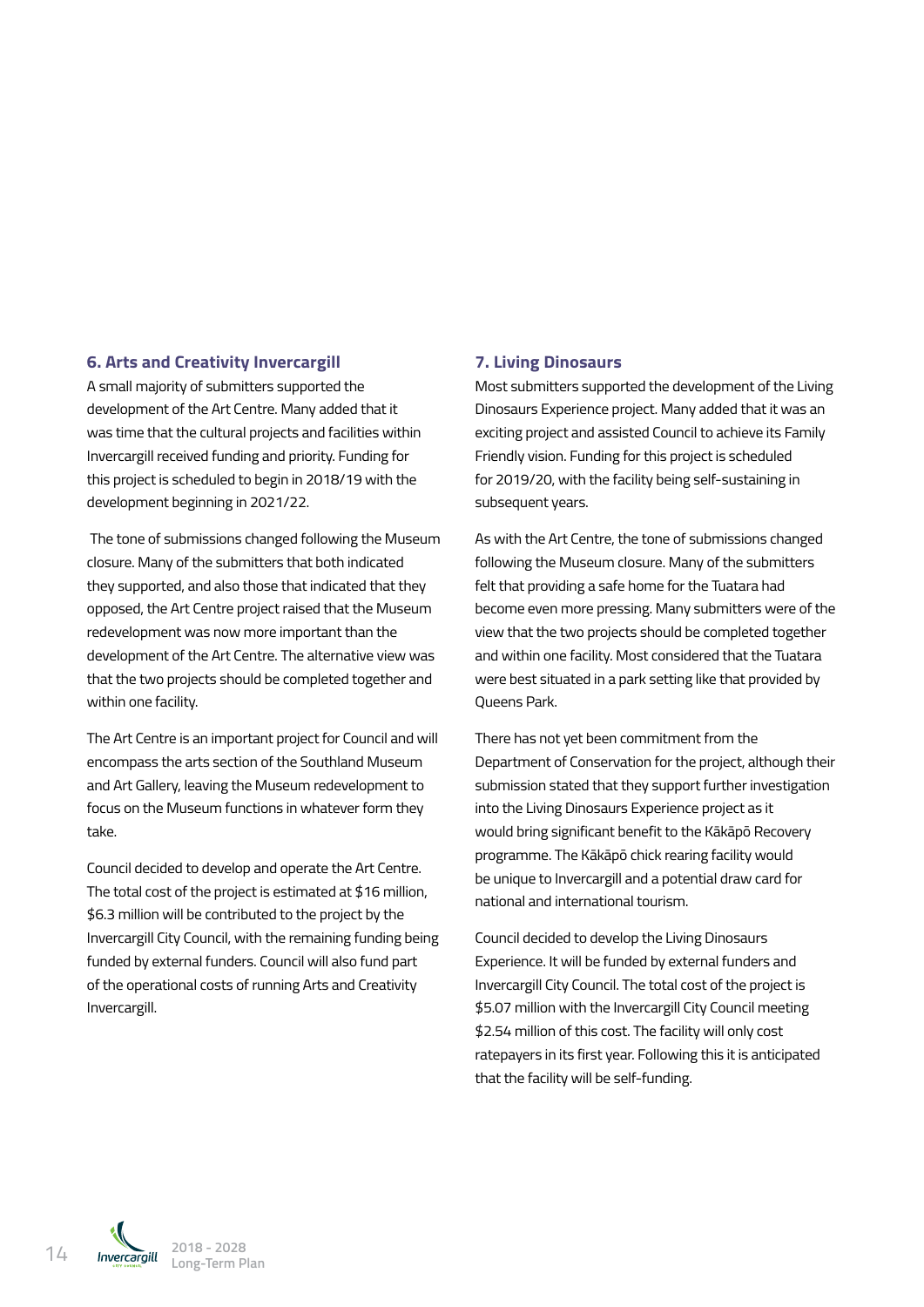

#### **8. Regional Storage Facility and Museum Redevelopment**

Following the close of the Museum most submitters raised the importance of that facility to them in their submissions. It is considered that many of the submissions received following the Museum's closure may not have been received had the situation not arisen. There is an overwhelming consensus within those who have submitted that the redevelopment of the Museum should be one of Council's top priorities.

In light of the closure of the Museum, some of the projects as outlined in the Long-term Plan consultation document have been re-prioritised.

Council decided that the grant for redeveloping the Museum would be moved from the 2027/28 year to the 2021/22 and 2022/23 years. It is considered that, although it is likely to be tight, this timeframe will give adequate development and design, consenting and building time for the project to go ahead. Council decided to budget \$9.5 million for this grant, spread over the two financial years.

Council also decided that the \$8.6 million grant budgeted toward the Regional Storage Facility would remain scheduled for the 2024/25 year.

Council further decided that an additional \$200,000 would be added to the budget for each of the first four years, on top of that already budgeted toward the Museum, to allow for an interim Museum presence.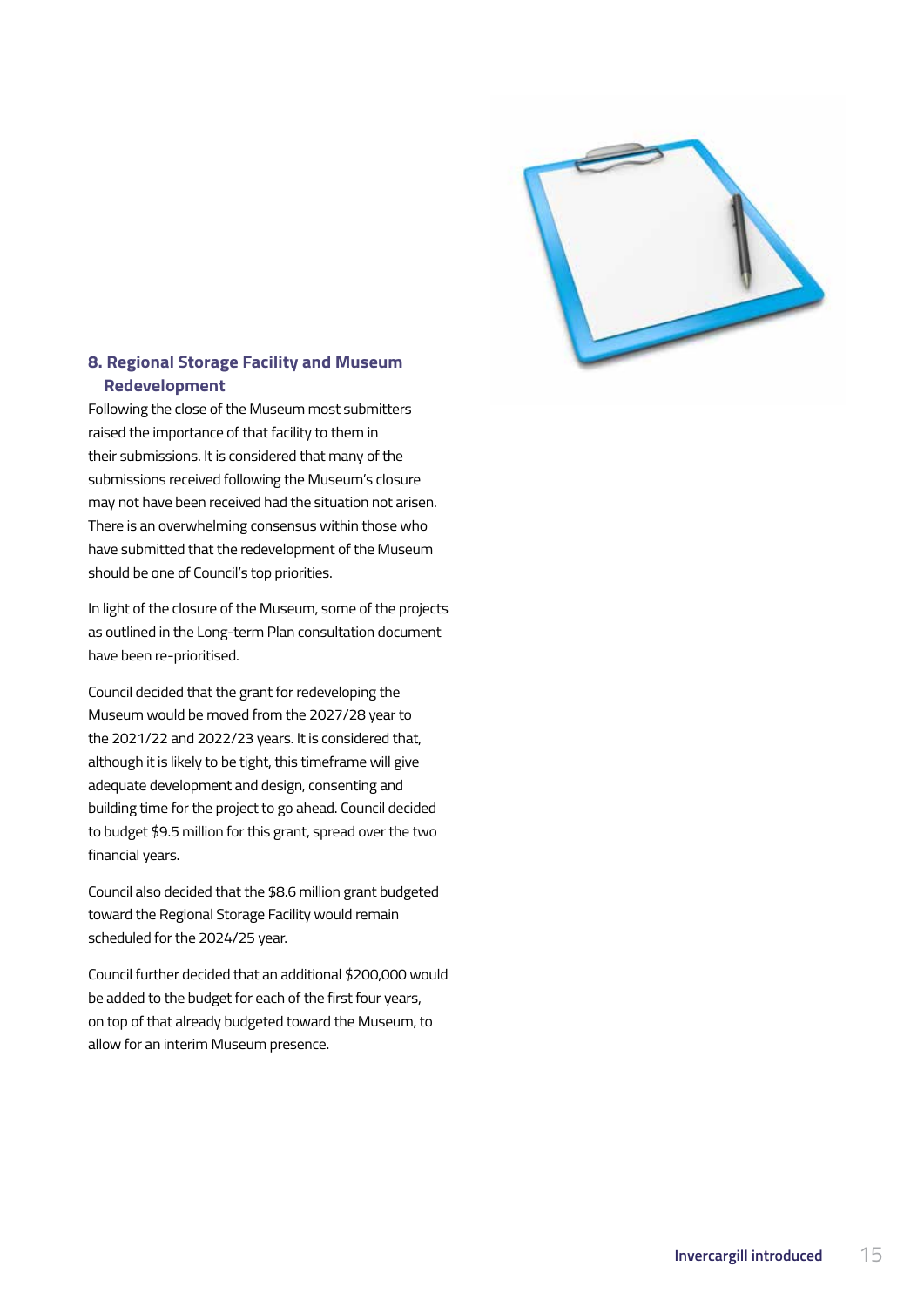# **Building Māori Capacity**

## **Building Māori capacity to contribute to Decision Making**

#### **Māori & Invercargill City Council**

The Local Government Act provides principles and requirements for local authorities that are intended to facilitate participation by Māori in local authority decision-making processes. This is to recognise and respect the Crown's responsibility to take appropriate account of the principles of the Treaty of Waitangi and to maintain and improve opportunities for Māori to contribute to local government decision-making processes.

These principles and requirements are outlined as follows:

- Local authority decision-making where, in the course of the decision-making process, a significant decision relates to land or a body of water, Invercargill City Council will take into account the relationship of Māori and their culture and traditions with their ancestral land, water, sites, wāhi tapu, valued flora and fauna, and other taonga.
- Contributions to and involvement in decisionmaking processes – Invercargill City Council will provide opportunities for Māori to contribute to and be involved in the decision-making processes of the council and will also consider ways to foster the development of Māori capacity. This may include tangata whenua Hearing Commissioner appointments to hearing panels.
- Consultation with Māori Invercargill City Council has in place processes for consulting with Māori which are in accordance with the principles of consultation as set out in section 82 of the Local Government Act.
- Supporting implementation, use and understanding of Te Tangi a Tauira – The Cry of the People Ngāi Tahu ki Murihiku Resource and Environmental Management Plan 2008.
- Supporting projects initiated by Māori that involve direct management of the district's natural resources.
- Development of Māori capacity to contribute to the decision-making processes of the local authority. These opportunities include:
	- Provision of information to all Māori to underpin processes that assist effective contribution to the decision-making processes of Invercargill City Council;
	- Invercargill City Council, where practicable, will continue to make available resources such as maps and GIS services;

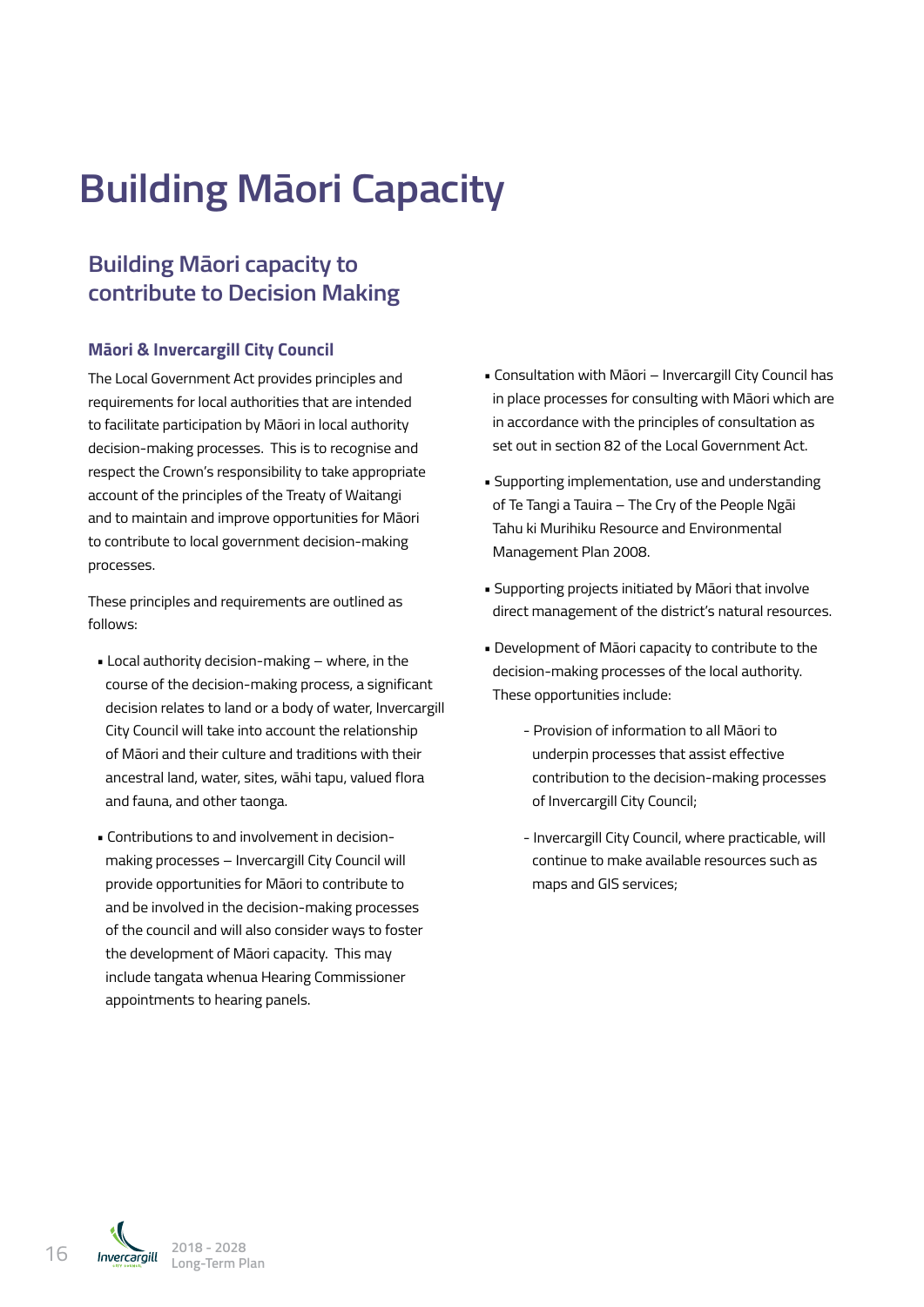

- Building capacity to enable contribution of all Māori to the decision-making processes of Invercargill City Council. Related to this process is the need for Invercargill City Council to gain a clear understanding of expectations through hui and ongoing relationships with all Māori to agree and commit to practicable steps to building capacity.
- Ongoing consideration on a case by case basis for the provision of support to assist all Māori with resourcing, opportunities for training and engagement and promotion of matters that are of mutual benefit;
- Ongoing promotion and education of staff and elected representatives to develop skills in Māoritanga, Tikanga Māori and Te Reo Māori and gain an appreciation of the needs and expectations of all Māori in relation to the Local Government Act and the Resource Management Act;
- Effective and efficient consultation to improve existing relationships, processes and protocols related to local government and resource management issues.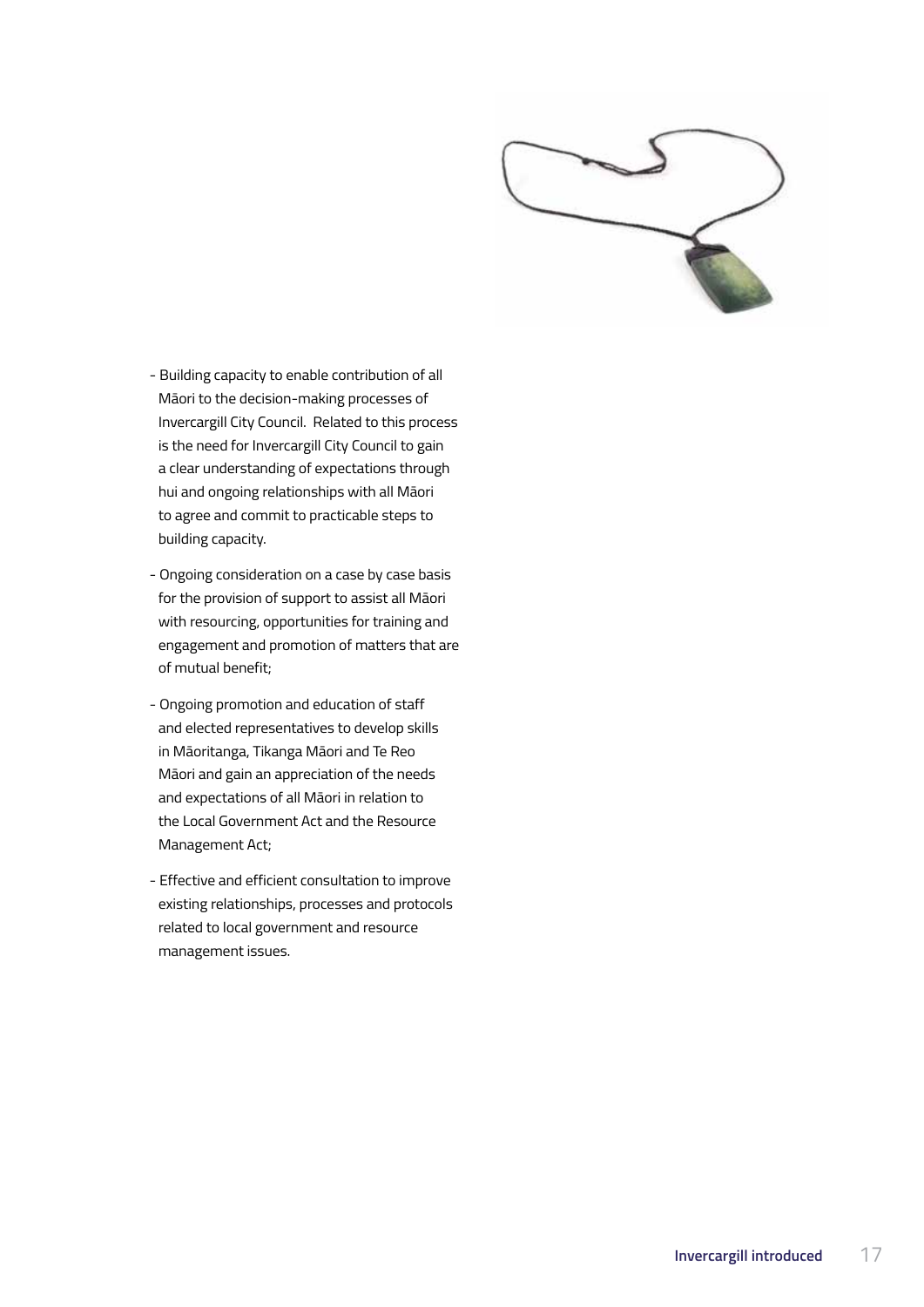#### **Tangata whenua & Invercargill City Council Relationship**

While the Local Government Act sets out provisions relating to all Māori, it is recognised that within the Southland and West Otago regions, Ngāi Tahu are the tangata whenua. They have a special status in terms of Invercargill City Council resource management activities, and are not just another interest group. The evolution of the relationship between Invercargill City Council and tangata whenua has reached the point where that relationship is evolving into a productive partnership.

Invercargill City Council is an active participant and signatory to a Charter of Understanding – He Huaraki mō Ngā Uri Whakatupu in place between the four Southland councils, three Otago councils, and the four Southland/Murihiku papatipu rūnanga. The Charter sets out the basis and conduct of the councils and rūnanga in the context of the Local Government Act 2002 and Resource Management Act 1991.

The Charter provides the basis for an ongoing relationship between relevant local authorities and tangata whenua of Southland and West Otago/ Murihiku to assist in developing the capacity of Māori to contribute to the decision-making processes. It further provides principles and opportunities, is a foundation for consultation on a wide range of local government issues including Long-term and Annual Plans and assists councils through Te Ao Mārama Inc (Iwi liaison entity representing Southland rūnanga for resource management and local government issues), to consult with all Māori, those that hold manawhenua and matawaka (other tribal groups) living in Southland and West Otago.

In addition to the Local Government Act obligations set out above under Maori relationships, the Resource Management Act 1991 sets local authorities specific obligations regarding kaitiakitanga, the principles of the Treaty of Waitangi and the relationship between Māori and their culture and their traditions with their ancestral lands, water, sites, wāhi tapu and other taonga. To give effect to the obligations under the Local Government Act and the related obligations under the Resource Management Act, Invercargill City Council will continue to develop its relationships with all rūnanga in Southland through Te Ao Marama and with Te Rūnanga o Ngāi Tahu, the iwi authority. This is essential for achieving the sustainable management of the natural resources within the Southland and Otago regions.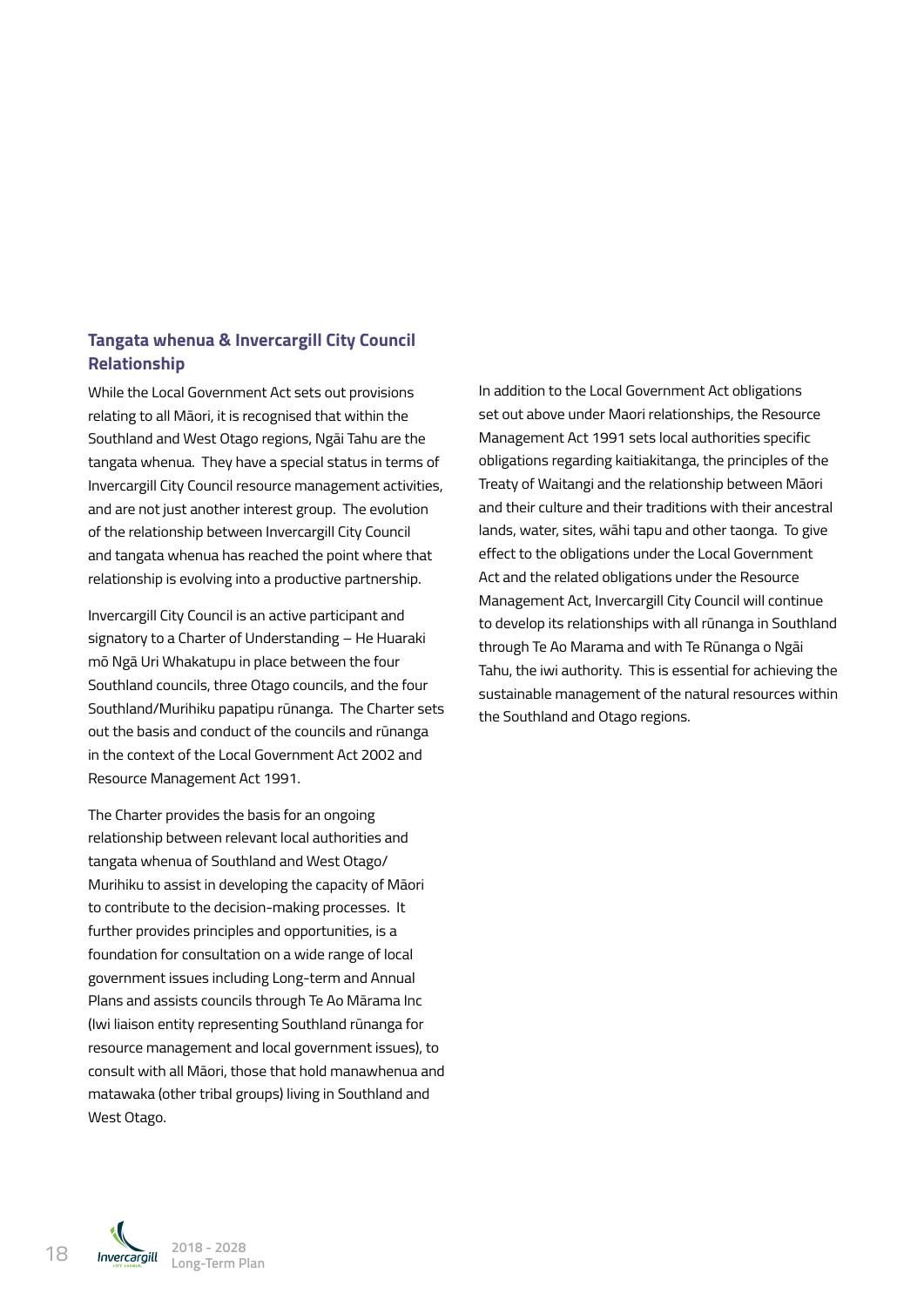# **Audit Opinion**



## **AUDIT NEW ZEALAND**

Mana Arotake Aotearoa

#### **To the reader:**

**Independent auditor's report on Invercargill City Council's 2018-28 Long-Term Plan**

I am the Auditor-General's appointed auditor for Invercargill City Council (the Council). Section 94 of the Local Government Act 2002 (the Act) requires an audit report on the Council's long-term plan (the plan). Section 259C of the Act requires a report on disclosures made under certain regulations. We have carried out this work using the staff and resources of Audit New Zealand. We completed our report on 26 June 2018.

#### **Opinion**

In my opinion:

- the plan provides a reasonable basis for:
	- long-term, integrated decision-making and co-ordination of the Council's resources; and
	- accountability of the Council to the community;
- the information and assumptions underlying the forecast information in the plan are reasonable; and
- the disclosures on pages 45 to 52 represent a complete list of the disclosures required by Part 2 of the Local Government (Financial Reporting and Prudence) Regulations 2014 (the Regulations) and accurately reflect the information drawn from the plan.

This opinion does not provide assurance that the forecasts in the plan will be achieved, because events do not always occur as expected and variations may be material. Nor does it guarantee the accuracy of the information in the plan.

#### **Basis of opinion**

We carried out our work in accordance with the International Standard on Assurance Engagements (New Zealand) 3000 (Revised): Assurance Engagements Other Than Audits or Reviews of Historical Financial Information, which is available on the External Reporting Board's website. In meeting the requirements of this standard, we took into account particular elements of the Auditor-General's Auditing Standards and the International Standard on Assurance Engagements 3400: The Examination of Prospective Financial Information, which are available on the International Auditing and Assurance Standards Board's website, which were consistent with those requirements.

We assessed the evidence the Council has to support the information and disclosures in the plan and the application of its policies and strategies to the forecast information in the plan. To select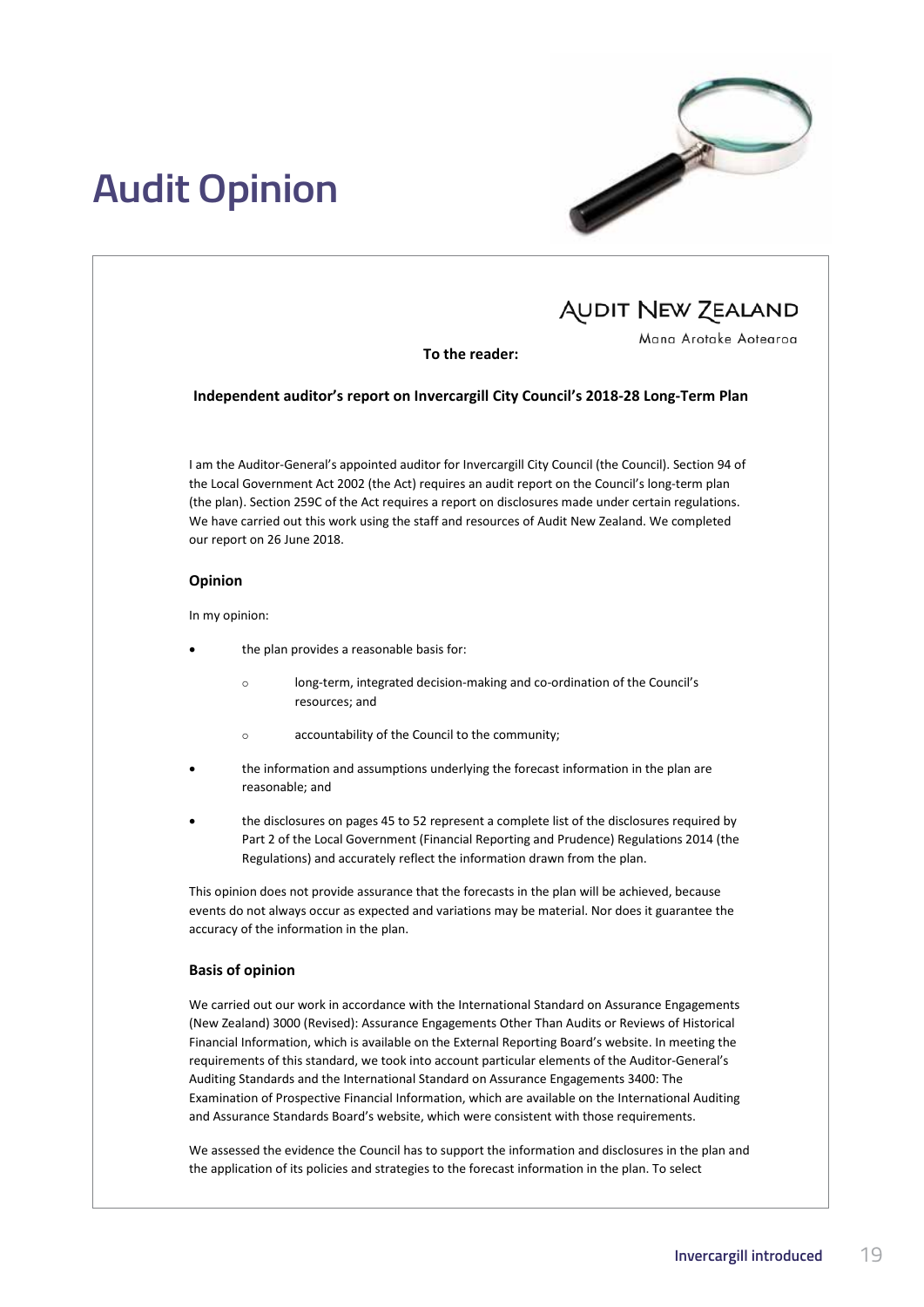

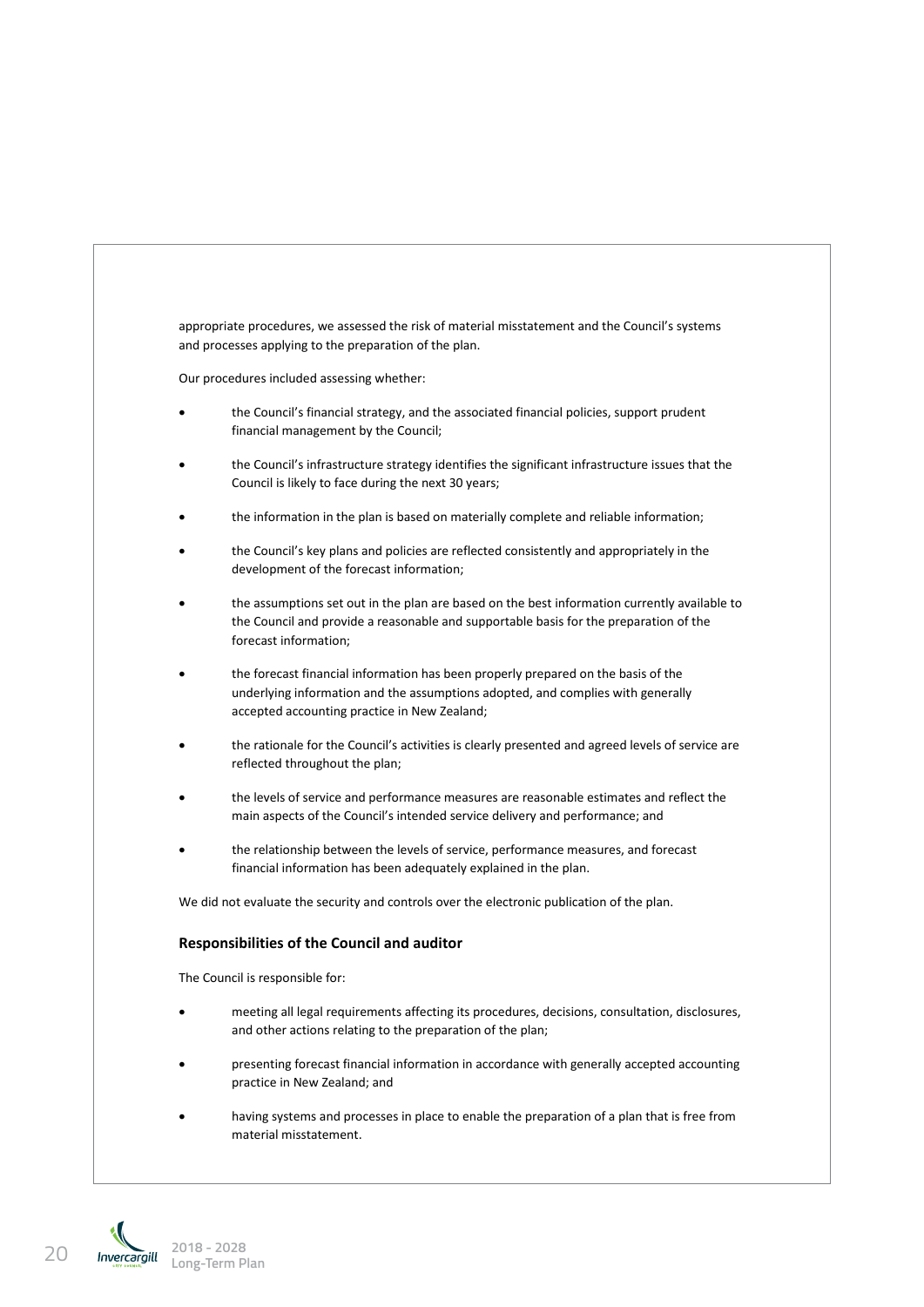

I am responsible for expressing an independent opinion on the plan and the disclosures required by the Regulations, as required by sections 94 and 259C of the Act. I do not express an opinion on the merits of the plan's policy content.

#### **Independence**

In carrying out our work, we complied with the Auditor-General's:

- independence and other ethical requirements, which incorporate the independence and ethical requirements of Professional and Ethical Standard 1 (Revised); and
- quality control requirements, which incorporate the quality control requirements of Professional and Ethical Standard 3 (Amended).

In addition to this report on the City Council's consultation document and all legally required external audits, we have provided an assurance report on certain matters in respect of the City Council's Debenture Trust Deed. These assignments are compatible with those independence requirements. Other than these assignments, we have no relationship with or interests in the City Council.

In Lottian

Ian Lothian, Audit New Zealand On behalf of the Auditor-General, Dunedin, New Zealand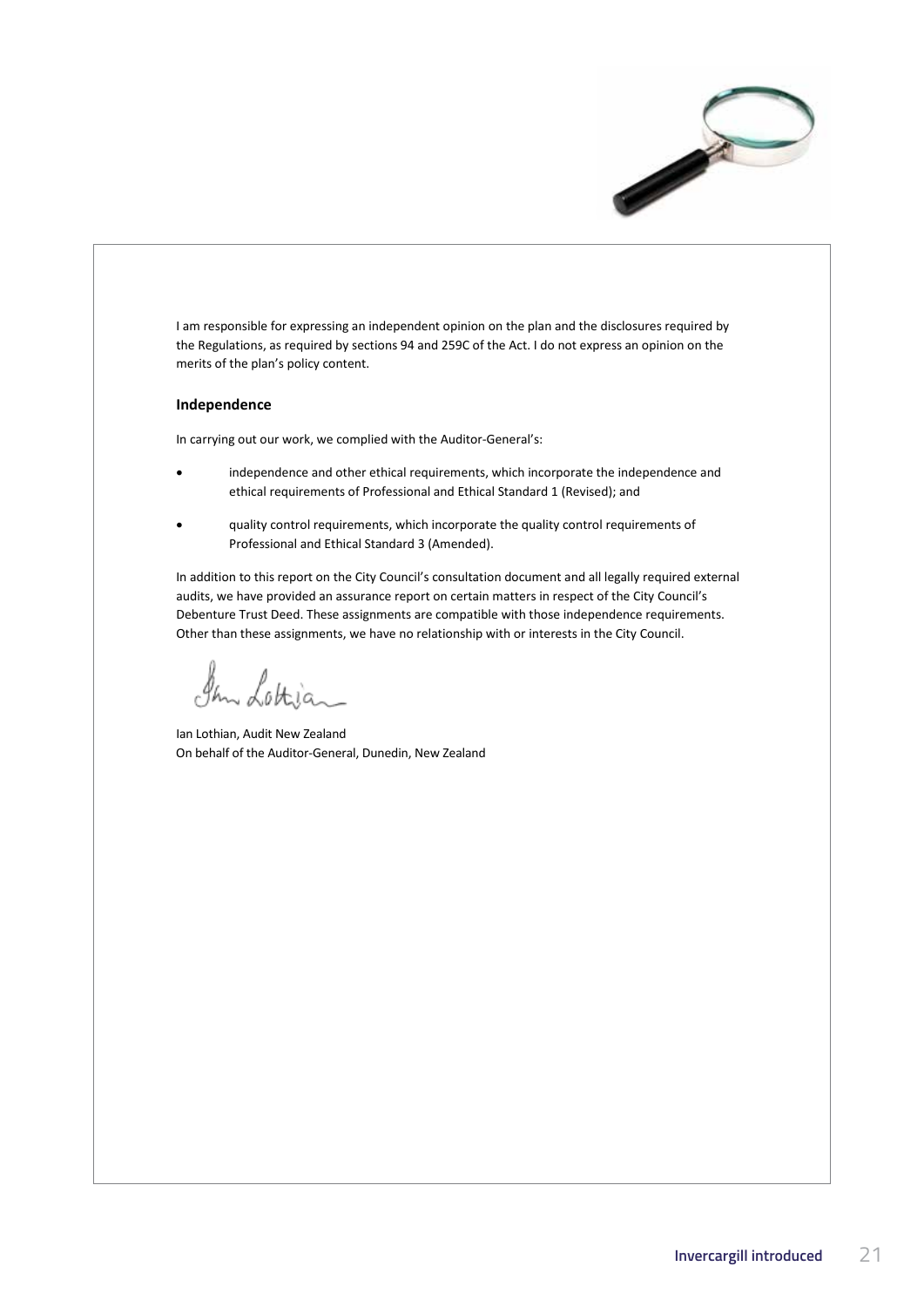# **Financial Summary**

This Plan has been prepared on the basis of concentrating on maintaining desired service levels, increasing funding for infrastructure renewals and introducing key projects such as Arts and Creativity Invercargill and the Alternative Water Supply.

### **Funding Expenditure**

The guiding principle for the development of this Plan has been to provide sustainable financial management for Council's activities on behalf of the community.

The Revenue and Financing Policy provides the underlying basis to determine the mix between rates funding and other forms of income. In general terms, Council's funding policies ensure rates and subsidies are sufficient to maintain and replace existing assets.

Council uses loans to fund major capital projects, including new works and certain significant renewals where rate funding would be unaffordable. Other renewals are funded from operating surpluses. By using loans, future ratepayers, who will benefit from the capital works, fund the loan repayments.

Council funding for non-infrastructural activities is calculated from operating expenses. Infrastructural activity funding is calculated from cash, operating expenses, renewals of assets and debt refinancing costs. It then reviews these costs, taking a long-term affordability and sustainability approach. Activity Management Plans have been developed for each key asset and these highlight future replacements, upgrading or disposals that will occur over the life of the asset.

### **Impact on Rates**

Council has tried to reduce the impact of rating increases on residents, by taking a prudent approach to what is in the Plan, when it will happen and how it is funded. This includes the shifting of projects which delays the impact of when rates need to be raised to pay for them. This helps smooth the overall impact of rates increases.

Council has monitored affordability closely through the submission process for this Plan and will continue to do so for each succeeding year, along with the overall economic climate in the District.

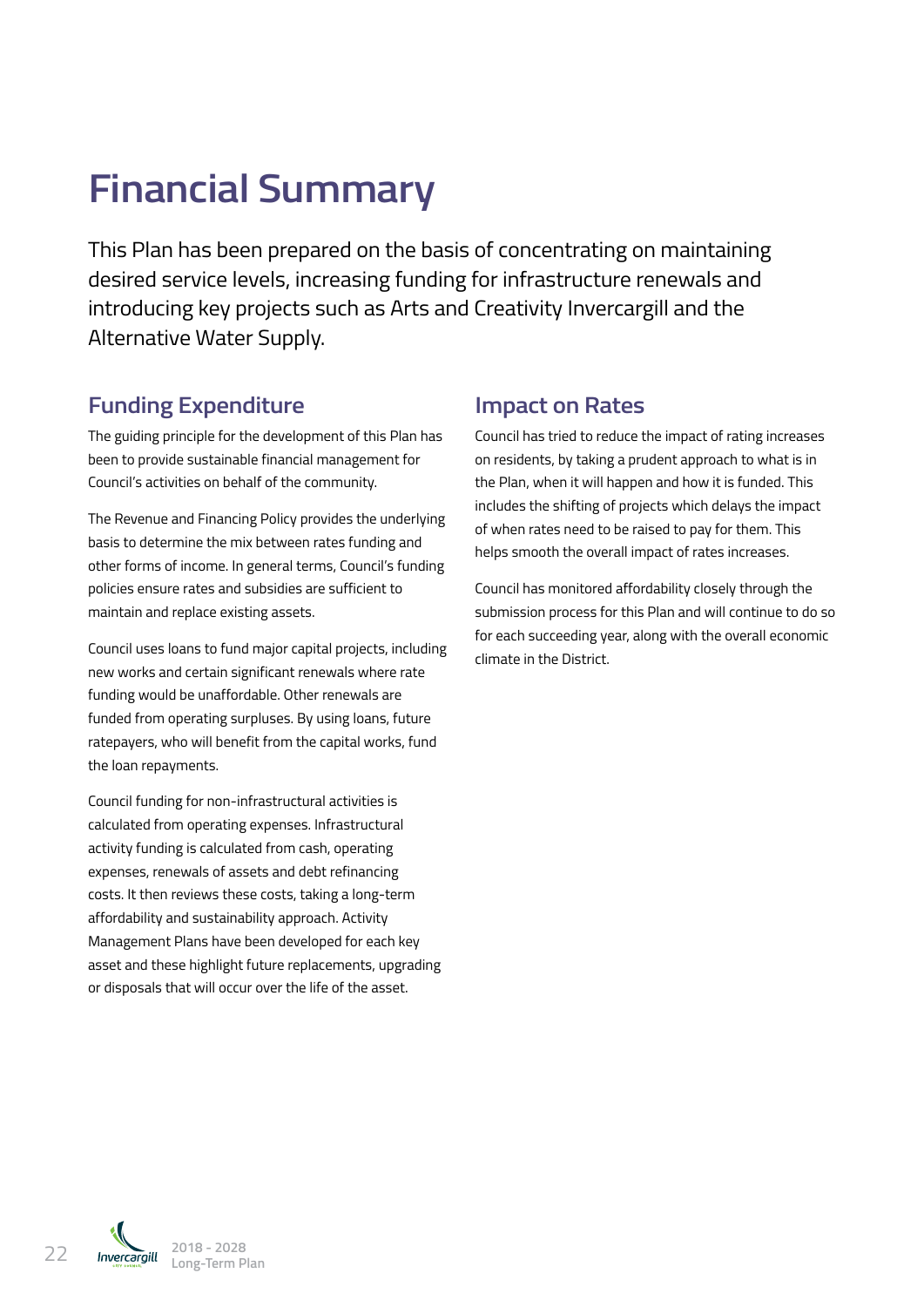

The rates revenue requirement over the next ten years is detailed below:

| Year    | <b>Rates change (average)</b> | Total rates requirement (\$'000)<br>gst inclusive |  |  |
|---------|-------------------------------|---------------------------------------------------|--|--|
| 2018/19 | 4.91%                         | 60,405                                            |  |  |
| 2019/20 | 3.14%                         | 62,299                                            |  |  |
| 2020/21 | 3.53%                         | 64,499                                            |  |  |
| 2021/22 | 3.44%                         | 66,720                                            |  |  |
| 2022/23 | 5.14%                         | 70,152                                            |  |  |
| 2023/24 | 4.66%                         | 73,417                                            |  |  |
| 2024/25 | 3.70%                         | 76,133                                            |  |  |
| 2025/26 | 3.60%                         | 78,872                                            |  |  |
| 2026/27 | 5.09%                         | 82,883                                            |  |  |
| 2027/28 | 3.05%                         | 85,408                                            |  |  |

This graph (below) shows the rates requirement for the next ten years. The inflation component has been derived from forecasts developed by BERL. The basis used for rates is the 2018/19 dollar value.

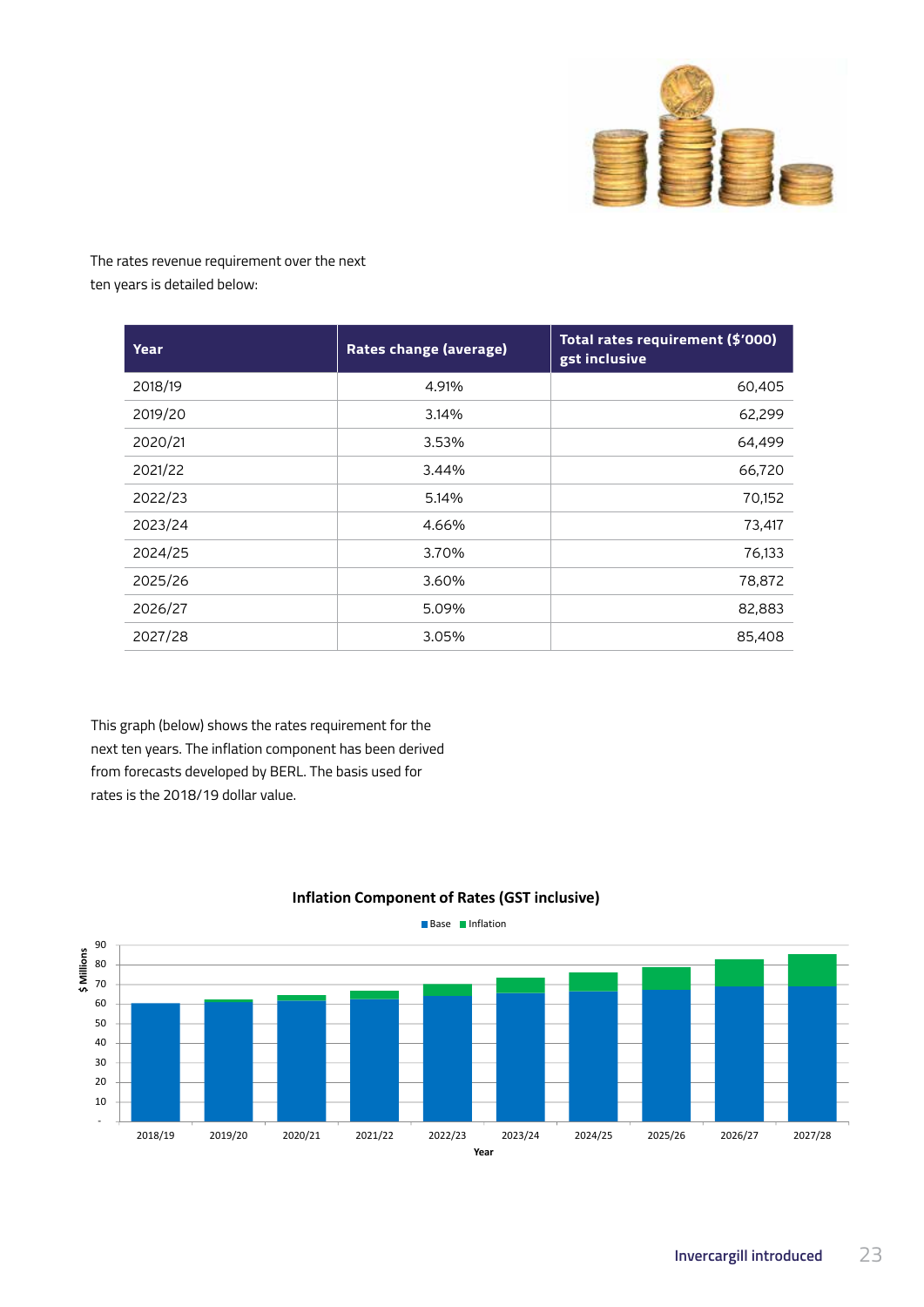### **Overall Financial Performance and Position**

Total revenue will increase from \$93.3 million in 2018/19 to \$128.7 million in 2027/28, a 38% increase.

Total Operating Expenditure will increase from \$96.9 million in 2018/19 to \$126.3 million in 2027/28, a 30% increase.

Council funding comes from a number of sources including 57% from rates and 16% from fees and charges. Other funding is received from grants and subsidies, interest, dividends, loan and reserves. This is based on the 2018/19 year and is shown in the pie graph on page 25.

Most 2018/19 expenditure occurs within the Infrastructural Services group of activities (Roading, Sewerage, Solid Waste Management, Stormwater and Water Supply).

Financial forecasts reflect the cost associated with Council undertaking its activities. Changing the overall cost of Council activities can only be undertaken by reducing levels of service or reducing the maintenance on assets (which increases the risk of failure).

Rates support for activities may be reduced by increasing fees and charges for that activity. Council's financial strategy will assist Council in refining the projects that the community considers to be essential and those which it would like to have but cannot afford.

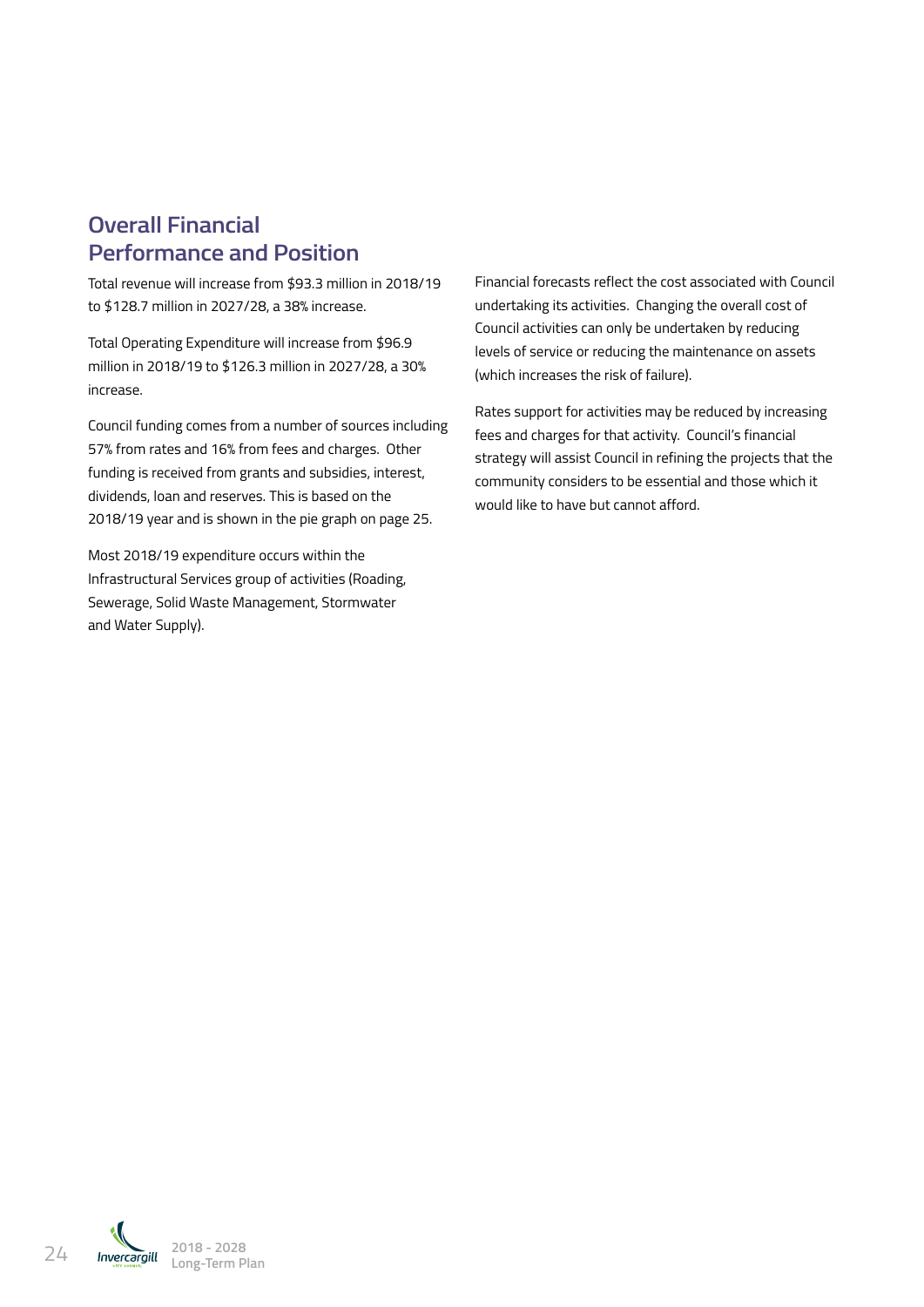



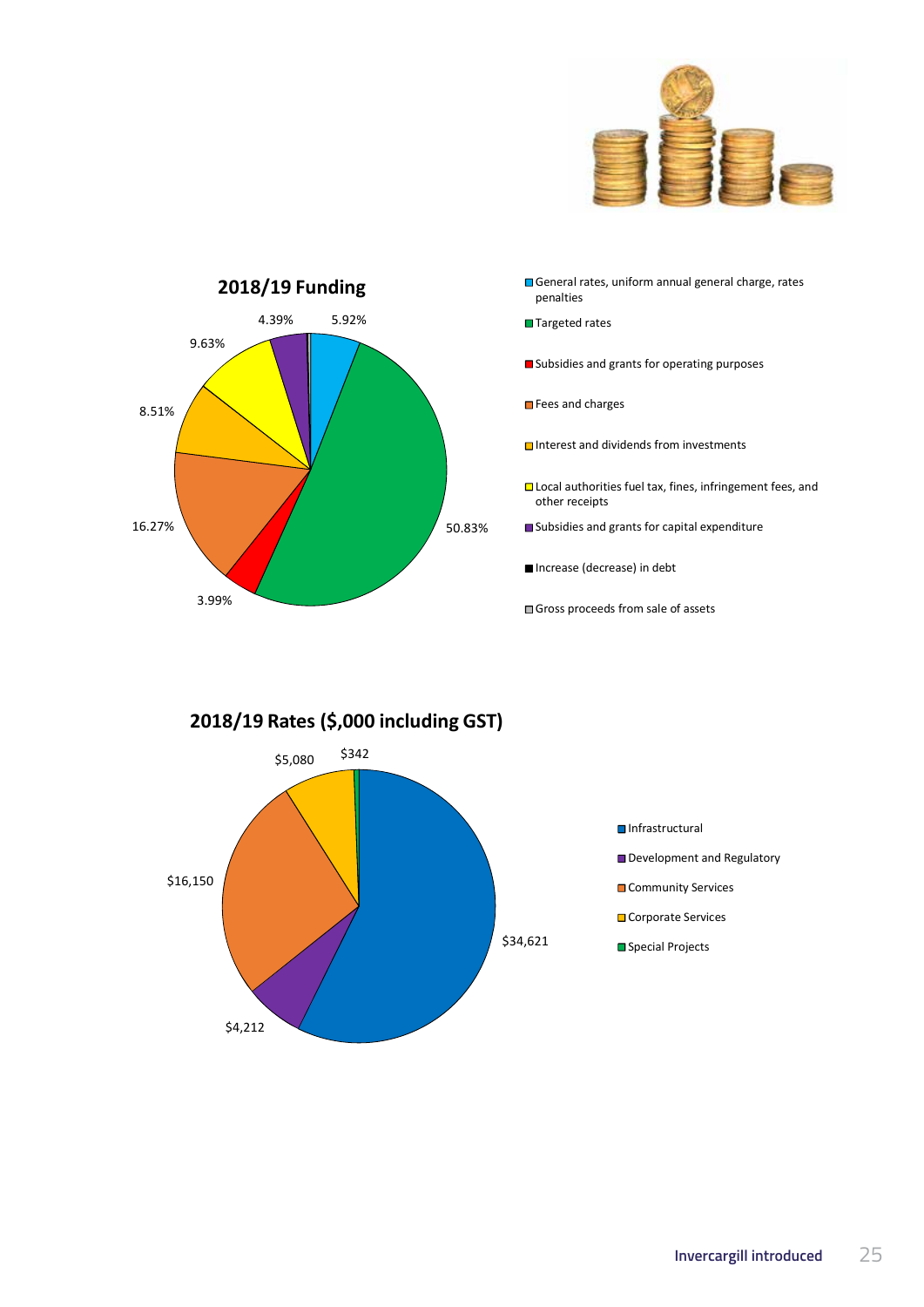# **Statement Of Compliance**



The Invercargill City Council and its officers confirm that all the relevant statutory requirements of Part 6 of the Local Government Act 2002 have been complied with.

The Council and its officers accept responsibility for the preparation of the Long-term Plan and the prospective financial statements presented, including the appropriateness of the assumptions underlying the prospective financial statements and all other required disclosures.

The Plan was approved and adopted by a meeting of the Invercargill City Council on 26 June 2018.

In the opinion of the Council and its officers, the Long-term Plan for the ten years commencing 1 July 2018 provides a reasonable basis for long term integrated decision making and for participation in decision making by the public and subsequent accountability to the community about the activities of the Invercargill City Council.

Aux.

**T R Shadbolt MAYOR** 

Obdiey

**C Hadley** CHIEF EXECUTIVE

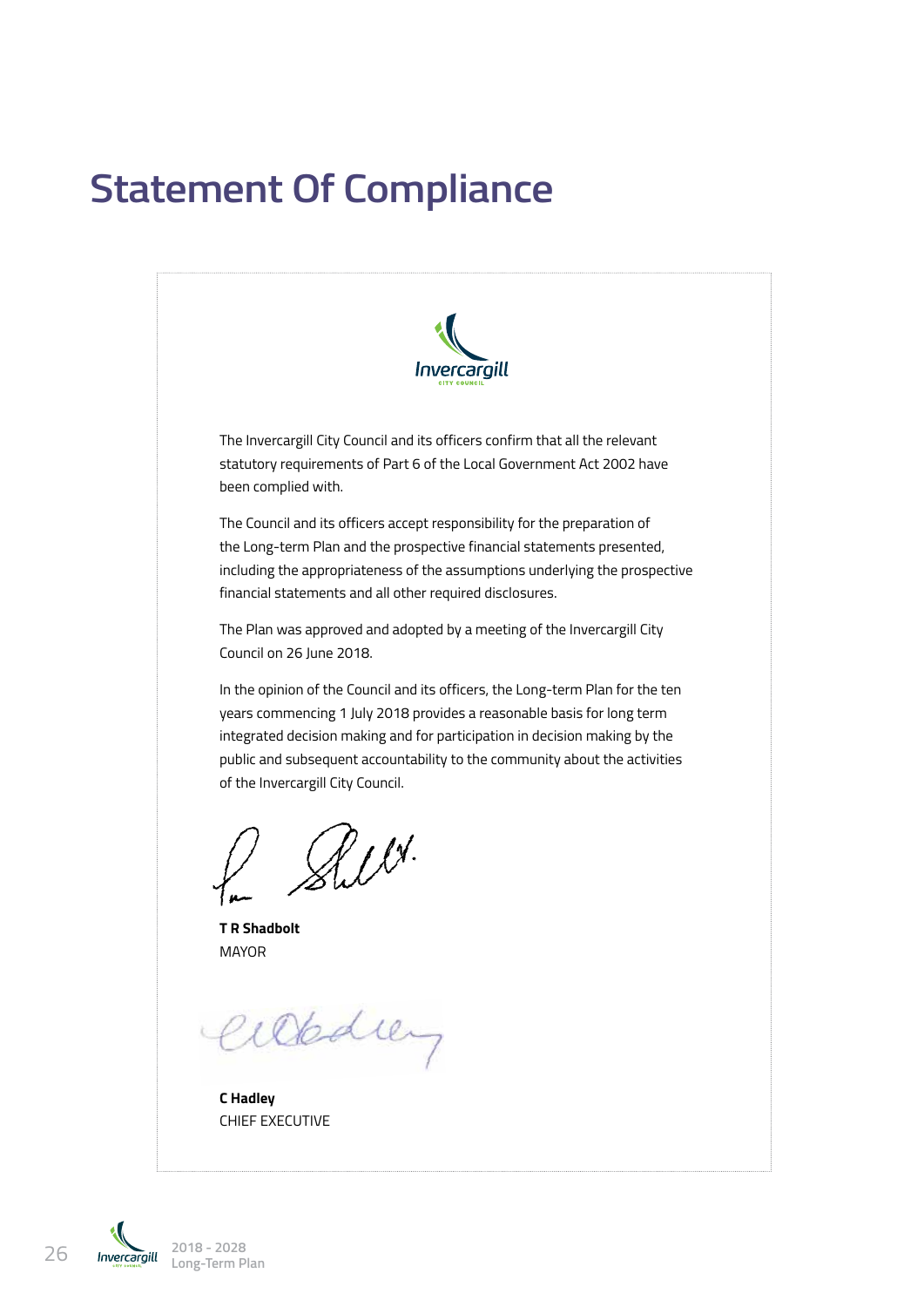# **Working Together**

Building on several years of successful initiatives across a wide spectrum of services and core business activities, Southland's councils and their neighbouring Otago local authorities look to continue the collaborative efforts achieved to date.

Commonly referred to as "shared services", the local authorities have co-ordinated their efforts into common aspects that councils have a legal obligation to deliver to their respective communities, with the overall aim of delivering more for least cost. The economies of scale and the cost-effectiveness of working jointly or collaboratively and avoiding duplication, provide the rationale for the sharing of ideas and effort.

A 2014 review of the shared service model confirmed the value of the activity to the councils and the wider

community. The review identified a further opportunity to jointly develop a Regional Strategy relating to the development options and opportunities for the region. This Strategy would form the platform for consideration of other collaborative and shared service opportunities into the future. The Southland Regional Development Strategy (SoRDS) was developed and launched in October 2015 with the Action Plan released in November 2016.

One of the outcomes from the Regional Strategy work is the pending development of the Southland Regional Development Agency which will involve all four Southland councils, alongside iwi and the business community.

The following table shows examples of significant collaborative projects achieved or currently underway:

| <b>Baseline 2013/14</b>             | <b>Building</b><br><b>Maori</b><br>capacity &<br>partnerships | <b>Emergency</b><br><b>Management</b> | <b>Heritage</b><br><b>Strategy</b> | <b>Transport</b><br><b>Planning</b> | <b>Regional</b><br><b>Strategy</b> | <b>Information</b><br><b>Services</b> |
|-------------------------------------|---------------------------------------------------------------|---------------------------------------|------------------------------------|-------------------------------------|------------------------------------|---------------------------------------|
| <b>Gore District</b>                |                                                               |                                       |                                    |                                     |                                    |                                       |
| <b>Southland District</b>           |                                                               |                                       |                                    |                                     |                                    |                                       |
| <b>Invercargill City</b>            |                                                               |                                       |                                    |                                     |                                    |                                       |
| <b>Environment</b><br>Southland     |                                                               |                                       |                                    |                                     |                                    |                                       |
| <b>Otago Region</b>                 |                                                               |                                       |                                    |                                     |                                    |                                       |
| Queenstown<br><b>Lakes District</b> |                                                               |                                       |                                    |                                     |                                    |                                       |
| <b>Clutha District</b>              |                                                               |                                       |                                    |                                     |                                    |                                       |

The Councils continuously look at opportunities for effectiveness and efficiency gains throughout the range of activities and outcomes that they are expected to deliver to their communities and businesses.

The Council through this Long-term Plan commits to continuing its involvement in investigating and joining collaborative processes and shared projects with its neighbouring councils, where there are advantages and efficiencies in doing so for the council and the community.